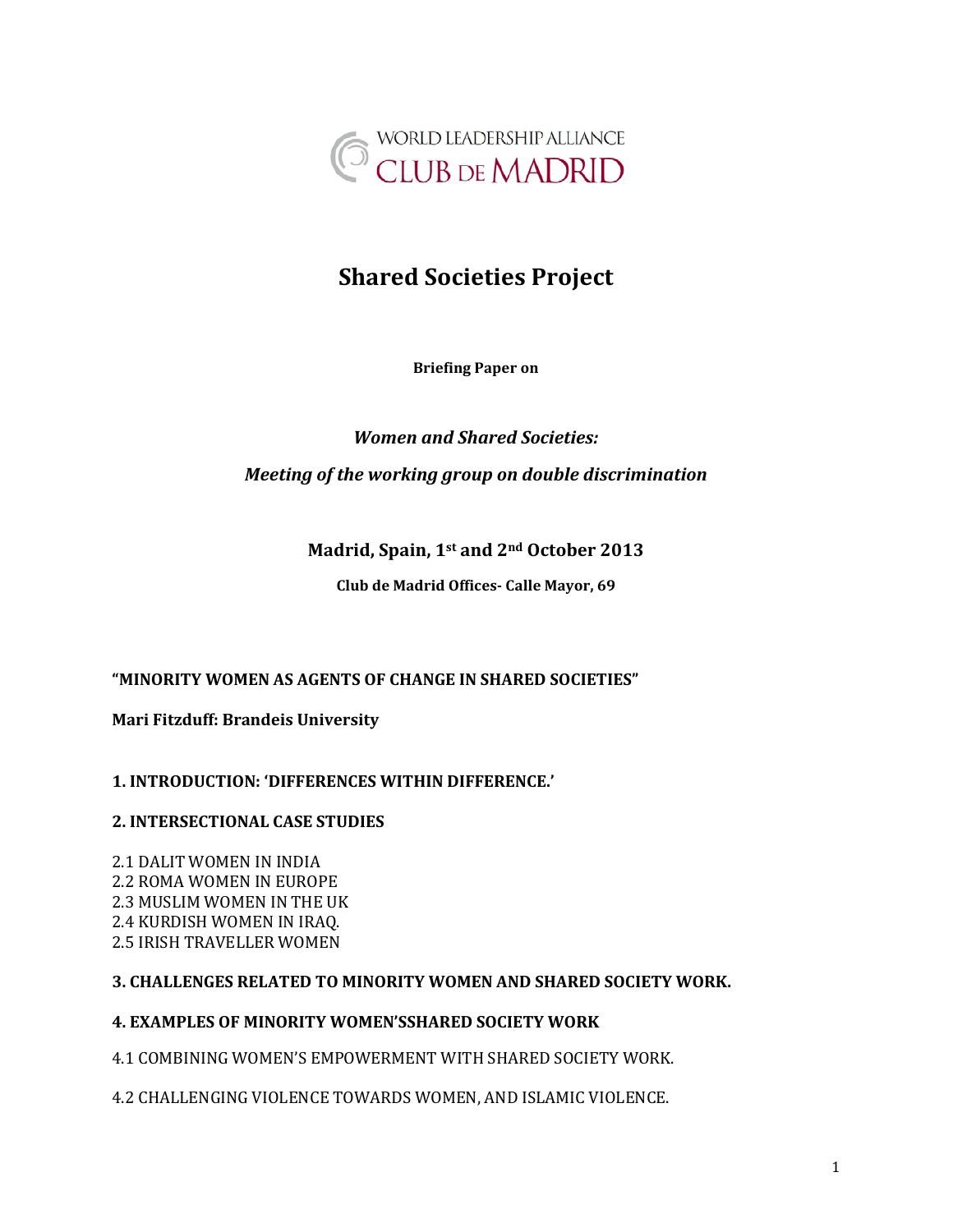4.3 CONNECTING PEACEBUILDERS.

4.4 MAINTAINING THE PEACE.

4.5 MENTORING WOMEN IN SHARED SOCIETIES

4.6 SHARED COMMUNITY DEVELOPMENT WORK.

4.7 PROMOTING MINORITY RIGHTS ACROSS INDIGENOUS COMMUNITIES.

4.8 WOMEN MITIGATING VIOLENCE IN SHARED SOCIETIES

4.9 MODERATING EXTREMISM

4.10 REFRAMING IDEAS ABOUT GENDER AND CITIZENSHIP.

4.11 LEGAL SERVICES FOR WOMEN.

4.12 GLOBAL AND REGIONAL NETWORKING

# **5. AGENCIES CURRENTLY FUNDINGMINORITY WOMEN AND SHARED SOCIETY WORK**

# **6. RELEVANT CONVENTIONS, RESOLUTIONS AND DECLARATIONS**

**7. FURTHER READING**

# **1.00 INTRODUCTION: 'DIFFERENCES WITHIN DIFFERENCE.'**

1.1 While the Shared Society work of the Club of Madrid is addressing the nurturing of shared societies through strong political leadership, women are mostly absent from such leadership.<sup>[1](#page-0-0)</sup> This absence is particularly problematic for minority women whose absence curtails both their ability to fight discrimination within their groups, as well as fighting discrimination and exclusion from majority groups.

1.2 While minority men are often affected by discrimination and exclusion from majority societies, minority and indigenous women frequently suffer from multiple discriminations (intersectionality) suffering as they do from the attitudes and [b](#page-1-0)ehavior of the majority community, as well as from discrimination within their own communities.2 This is called double, triple (or more) discrimination in that they often have lower rates than minority men of e.g. schooling and literacy, employment opportunities, wages, land ownership, and poverty. In addition, they often suffer from sexual violence, and from trafficking and slavery processes from both within and

<span id="page-1-1"></span> <sup>1</sup> http://www.clubmadrid.org/en/programa/women\_s\_political\_participation\_and\_leadership

<span id="page-1-0"></span><sup>2</sup> Intersectionality is a feminist theory that starts from the premise that people live multiple, layered identities derived from social relations, history and the operation of structures of power. See Intersectionality: A Tool for Gender and Economic Justice (2004) Women's Rights and Economic Change

http://lgbtq.unc.edu/sites/lgbtq.unc.edu/files/documents/intersectionality\_en.pdf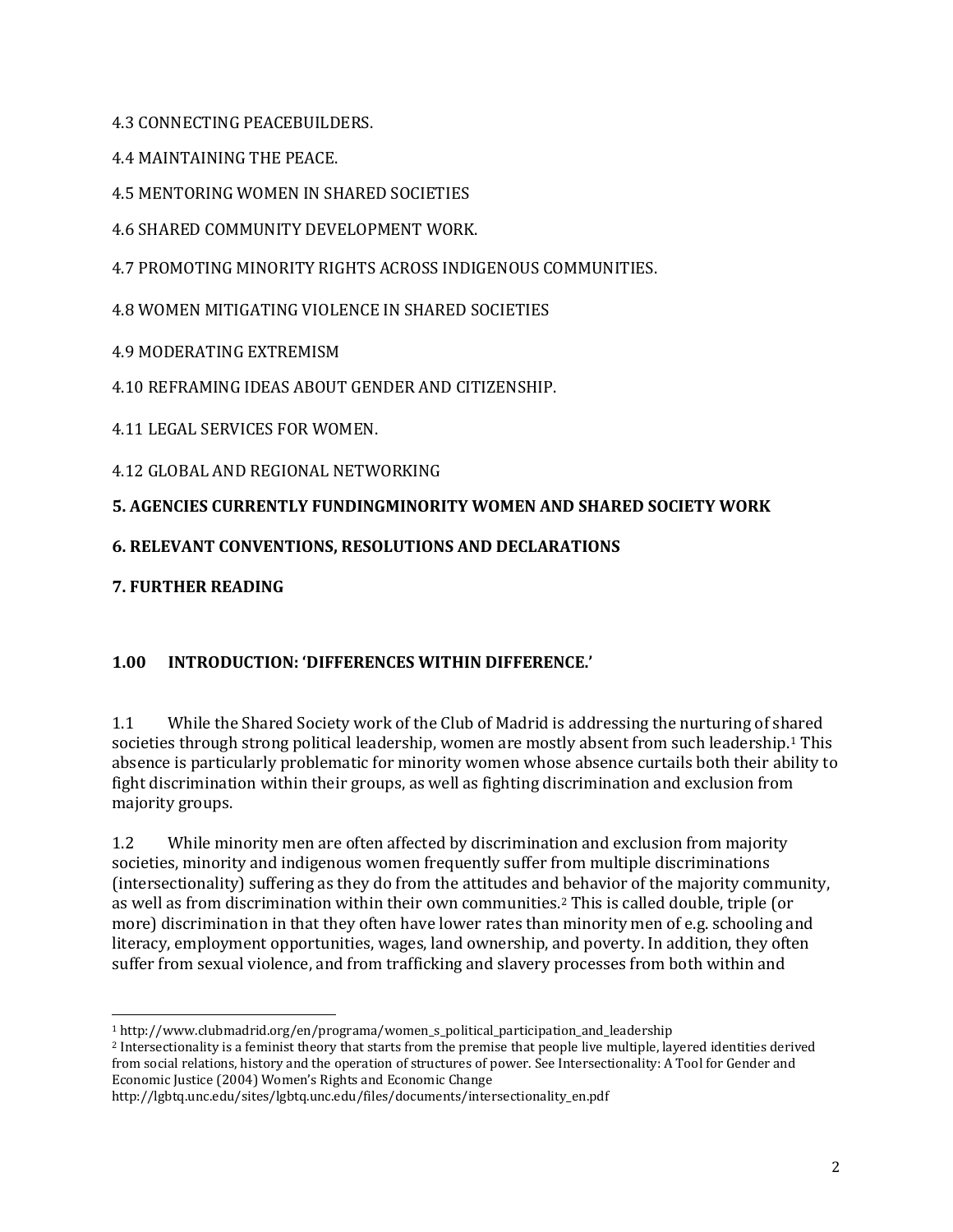outside their communities.[3](#page-1-1)

1.3 Thus, for many minority women around the world, the creation of Shared Societies that seeks to ensure that identity groups are equally included within majority societies is problematic. Within their own ethnic, religious, or racial group the plight of women often mirrors the dynamics that exclude their identity group from participating in a majority community. Thus women are often aware that advancing the cause of their minority communities may merely serve to perpetuate, or perhaps even deepen their own discrimination within their group.

# **2.00 INTERSECTIONALCASE STUDIES**

The following examples will serve as a reminder of just how difficult it can be for minority women to actively participate in Shared Society processes.

*' Consider the societal roadblocks experienced by a Roma woman living in Eastern Europe. As a member of the Romani population, she has few advocates and is the target of constant hostility. She is marginalized within her community because of her minority status and within her family because of her gender. The same can be said of an aboriginal woman living in Australia, a Dalit woman living in India, a female asylum seeker living in England and so on. These women live at the crossroads of gender and racial discrimination. [4](#page-2-0)*

## **2.1 Dalit women in India**

*'What is horrifying is that Dalit women work more than bullocks and men. Bullocks and men work in a hectare a year for 1064 hours and 1202, respectively, while women work for more than 3485 hours. The caste and patriarchal norms legitimize the poor economic conditions of Dalit women. She has to work to survive. She is powerless and has neither access nor control over resources.'[5](#page-2-0)*

Dalits, approximately 200 million people, are at the bottom of the Hindu caste system in India. Despite laws to protect them, they still face widespread discrimination and prejudice at almost every level e.g. access to eating places, schools, temples and water sources, and medical facilities. Most Dalits live in rural areas, and are bonded laborers whose jobs rarely provide enough income for them to feed their families or to send their children to school. As a result, many Dalits are impoverished, uneducated, and illiterate.[6](#page-2-0)

Dalit Women are particularly vulnerable. They experience not only the discrimination of caste, but also of class and gender leaving them in a vicious cycle of marginalization and exploitation. National crime statistics indicate an average of over 1,000 rape cases against Dalit women are reported annually, the highest of any social group. The lack of effective law enforcement leaves many Dalit

<span id="page-2-1"></span>j

<span id="page-2-0"></span><sup>3</sup> Capdevila, Gustavo: (2004) RIGHTS: Women Suffer Double, Triple, Quadruple Discrimination http://www.ipsnews.net/2004/08/rights-women-suffer-double-triple-quadruple-discrimination/

<sup>4</sup>UN World Conference Against Racism, 'At the Crossroads of Gender and Racial Discrimination'

http://www.un.org/WCAR/e- kit/gender.htm

<sup>5</sup>Unheard Voices -DALIT WOMEN (2007)

http://idsn.org/fileadmin/user\_folder/pdf/New\_files/Key\_Issues/Dalit\_Women/CERD-India\_unheard\_voices.pdf <sup>6</sup> http://blogs.independent.co.uk/2013/07/04/the-plight-of-dalits-women-why-its-time-to-end-the-caste-system-bothin-india-and-the-uk/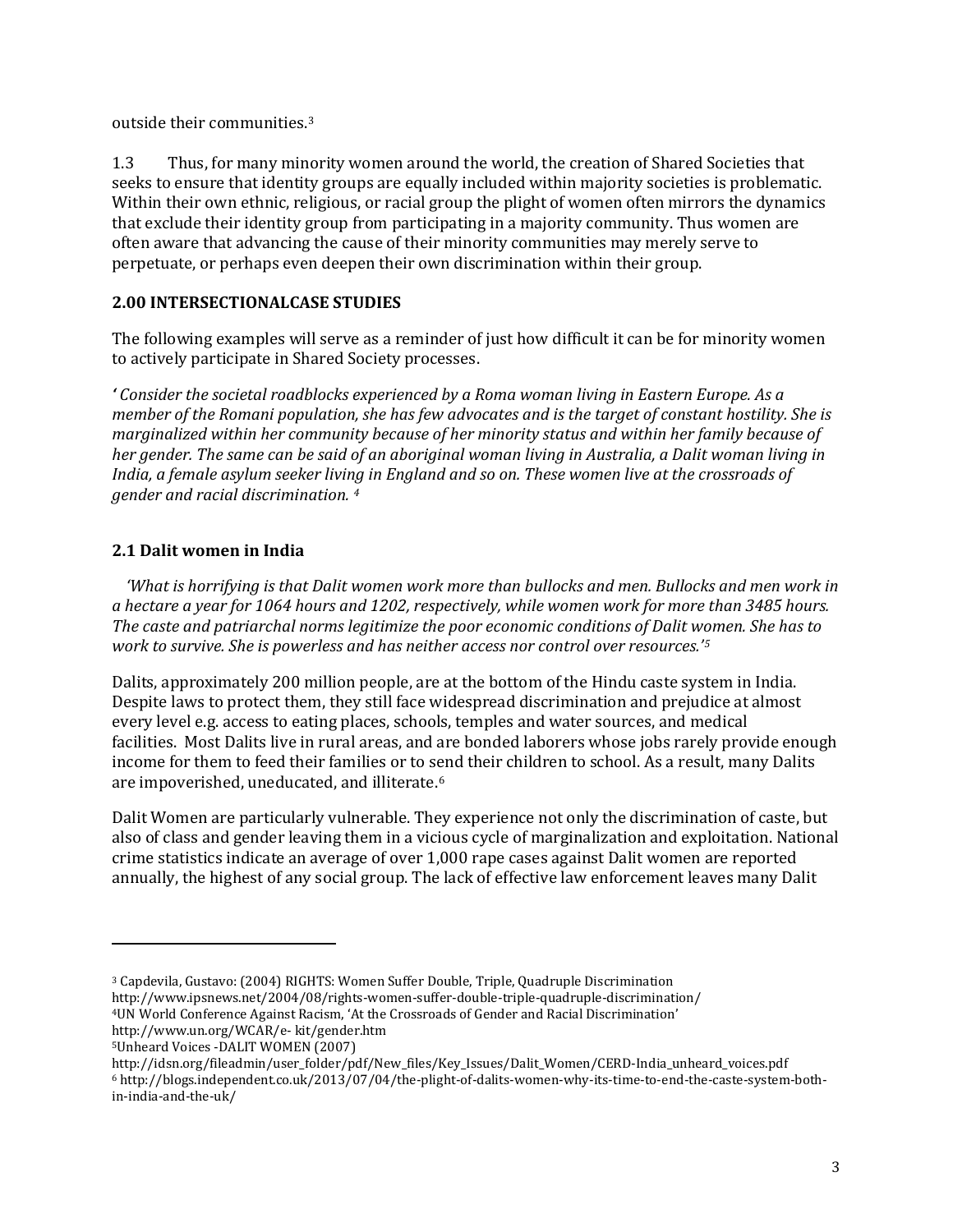women unable to approach the legal system to seek justice and 90 p[er](#page-2-1)cent of crimes against Dalit women are not reported to the police for the fear of social ostracism.7

*'Certain kinds of violence are traditionally reserved for Dalit women: extreme filthy verbal abuse and sexual epithets, naked parading, dismemberment, being forced to drink urine and eat feces, branding, pulling out of teeth, tongue and nails, and violence including murder after proclaiming witchcraft, are only experienced by Dalit women'[8](#page-3-0)*

Within Dalit families, domestic violence is prevalent and takes on a strong patriarchal dimension. Women are tortured within the home for not bringing enough dowries, for not bearing male children, for talking back to their husbands. Alcoholism among Dalit husbands is a strong contributing factor to this domestic violence. As this violence often starts when women are but children giv[en](#page-3-0) in marriage, their ability to question and stand up to this violence is often severely diminished. 9

While there are instances where Dalit women have been elected into local government, they have been met with resistance even to the extent of physical violence and some have been brutally attacked or killed, or gang raped for reporting child marriage to the authorities, and made to parade naked for hoisting a flag on Independence Day[.10](#page-3-0)

#### **2.2 Roma Women in Europe.**

Roma, once known as "Gypsies," are the largest minority group in Europe. The group faces widespread discrimination and social exclusion. Roma people are often denied their rights to housing, employment, healthcare and education, and are often victims of forced evictions, racist attacks and police ill treatment. In some countries, they are prevented from obtaining citizenship and the documents required for health care and other benefits.[11](#page-3-0)

Romani women in particular face discrimination based on ethnicity and gender, denial of education so that they can take care of the household, virginity tests, problems accessing the health care system due to discrimination and poverty, early and arranged marriages, as well as a high danger of being trafficked or forced into prostitution; and/or domestic violence.[12](#page-3-0) The[y f](#page-3-0)ace prejudice in hiring, and if hired, they receive lower wages than the rest of the population.<sup>13</sup> In some countries over the last few years, especially in eastern European Member States, but also in Italy, for

<span id="page-3-1"></span><span id="page-3-0"></span> <sup>7</sup> AIDMAM All India Dalit Mahila Adhikar Manch, New Delhi, India. Violence Against Dalit (2012) Women: http://idsn.org/fileadmin/user\_folder/pdf/New\_files/Key\_Issues/Dalit\_Women/NCDHRSubmission2012\_VAW\_Dalitwo men\_India.pdf

<sup>8</sup> AIDMAM ibid

<sup>9</sup> Violence against Dalit Women in India: Overview Report Overview Report of Study in Andhra Pradesh, Bihar, Study in Andhra Pradesh, Bihar, Study in Andhra Pradesh.

<sup>10</sup> Unheard Voices -DALIT WOMEN (2007)

http://idsn.org/fileadmin/user\_folder/pdf/New\_files/Key\_Issues/Dalit\_Women/CERD-India\_unheard\_voices.pdf <sup>11</sup> http://www.amnesty.org/en/news-and-updates/feature-stories/europes-roma-community-still-facingmassive-discrimination-20090408

<sup>12</sup> Izsak, Rita (2009) The European Romani Women's Movement –International Roma Women's

Network.http://www.comminit.com/?q=democracy-governance/content/european-romani-womens-movementinternational-roma-womens-network

<sup>13</sup> 2006 European Parliament report 'Economic aspects of the condition of Roma women'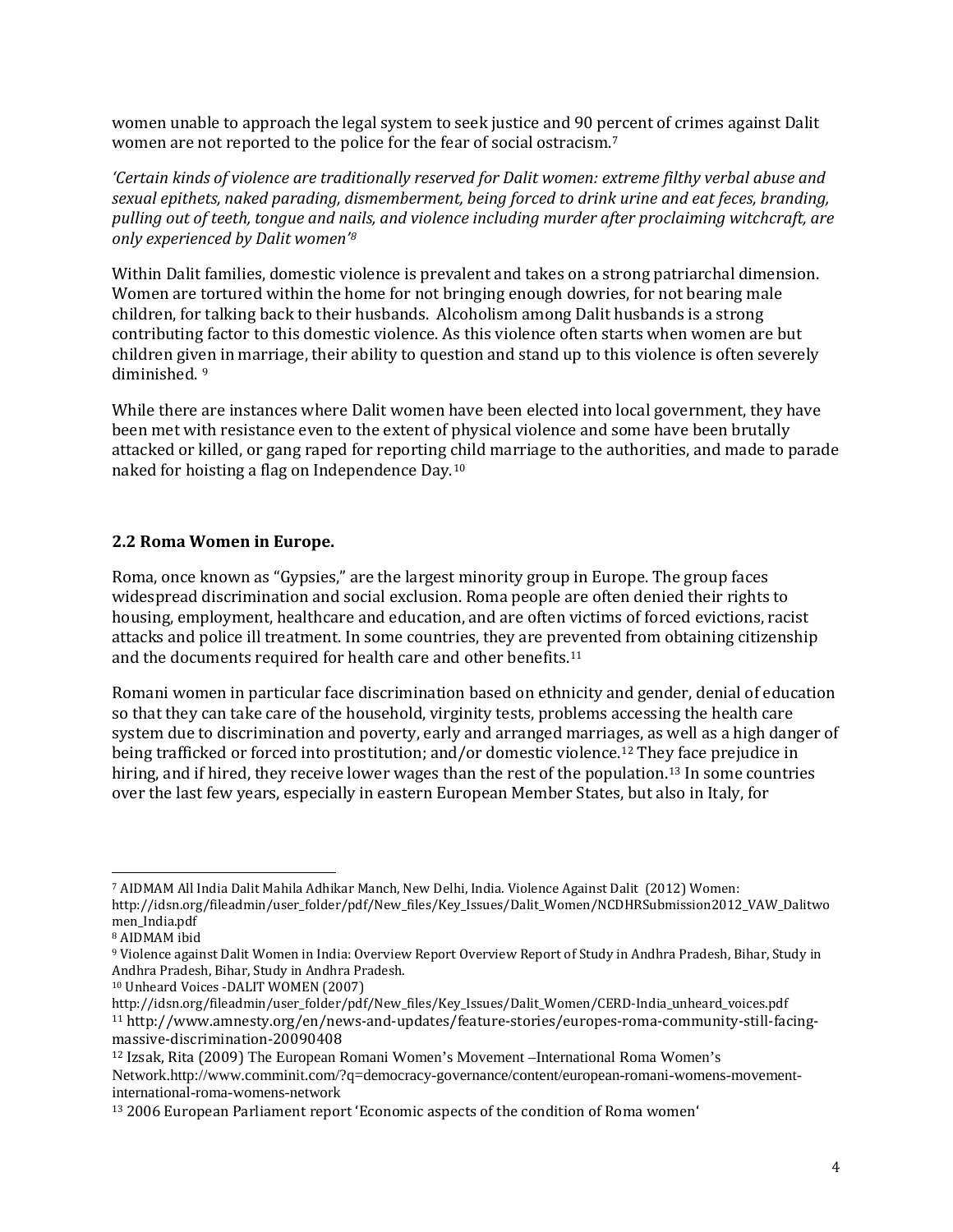example) the living standards of Roma women have actually declined.[14T](#page-3-1)hey are particularly vulnerable to violence from both members of the 'gadje' (non-Roma) community and from their own community of Roma men, as domestic violence is a socially accepted practice, and the men often expect submission from their women.

Roma girls often leave school earlier than the boys due to their family responsibilities that considers women as the custodians of traditional values. This lack of education has been identified as one of the key factors for the social exclusion and poverty of Roma women. As school can be an effective tool for social integration and promoting mutual respect and tolerance between Roma and non-Roma communities, Roma women benefit less than the men from this process.[15](#page-4-0) While The Roma minority in general is rarely represented in Parliament, Roma women are particularly underrepresented in politics. As noted by Sabina Xhemajli, the suggestion that Roma women should fight to preserve their traditions is intrinsically alien to their needs as women, while at the same time possibly alienating them from their communities:

*'I am absolutely in favor of the idea that we should preserve our language and culture and pass it on to our children. I am, however, not in favor of preserving our traditional relationships, relationships that oppress the personalities of other people. I refuse to accept traditions that imprison people and do not allow them their freedom. The consequences, however that one takes upon oneself in refusing such practices are hard. When one stands against tradition, one is shunned from the family. And because for us the family and togetherness are very important, being shunned from one's own family is the cruelest punishment'.[16](#page-4-0)*

#### **2.3 Muslim women in UK**

*'Stuck between a rock and a hard place, some vulnerable Muslim women experience victimization on multiple fronts: they face violent anti-Muslim attacks at the hands of racist bigots, and encounter gender discrimination from within their own communities. Worse still, some women refuse to speak out against gender-based d[isc](#page-4-1)rimination fearing this would only fuel anti-Muslim hatred – of which they'd be the likely victims.'*<sup>17</sup>

A recent (2012) report submitted to the UK Government Inquiry described the portrayal of Musli[ms](#page-4-0) in the media in the UK as "*overwhelmingly negative, stereotypical, inaccurate – and racist*".18 Within their community, Muslim women fare particularly badly as a result of their multiple minority status. They experience some of the worst forms of disadvantage and social exclusion, three times more often living in poverty than white women. While 13.6 % of overall

182012 report *Race and Reform: Islam and Muslims in the British Media*

<span id="page-4-2"></span><span id="page-4-1"></span><span id="page-4-0"></span> <sup>14</sup> Statement by Dr. Brooks on the Empowerment of Roma Women at the OSCE Human Dimension Implementation Meeting 2012 http://www.humanrights.gov/2012/10/01/statement-by-dr-brooks-on-the-empowerment-of-romawomen-at-the-human-dimension-implementation-meeting/

<sup>15</sup>Corsi, Marcells, Crepaldi, Chiara, Lodovici Samek, Manuela, Boccagni, Paola, Valilescu, Cristina. (2008) Ethnic minority and Roma women in Europe: A case for gender equality? European Commission Directorate-General for Employment, Social Affairs and Equal Opportunities G.1 unit

**<sup>16</sup>**Xhemajli, Sabina (2000) Romani women in Romani and majority societies 2000. European Human Rights center. <http://www.errc.org/article/romani-women-in-romani-and-majority-societies/626>

<sup>17</sup> Khan, Sara Muslim women are caught in the crossfire between bigots on both sides (2013) Guardian. <http://www.theguardian.com/commentisfree/2013/mar/11/muslim-women-bigots-sexism> ?? http://www.wewillinspire.com/index.php/sections/blog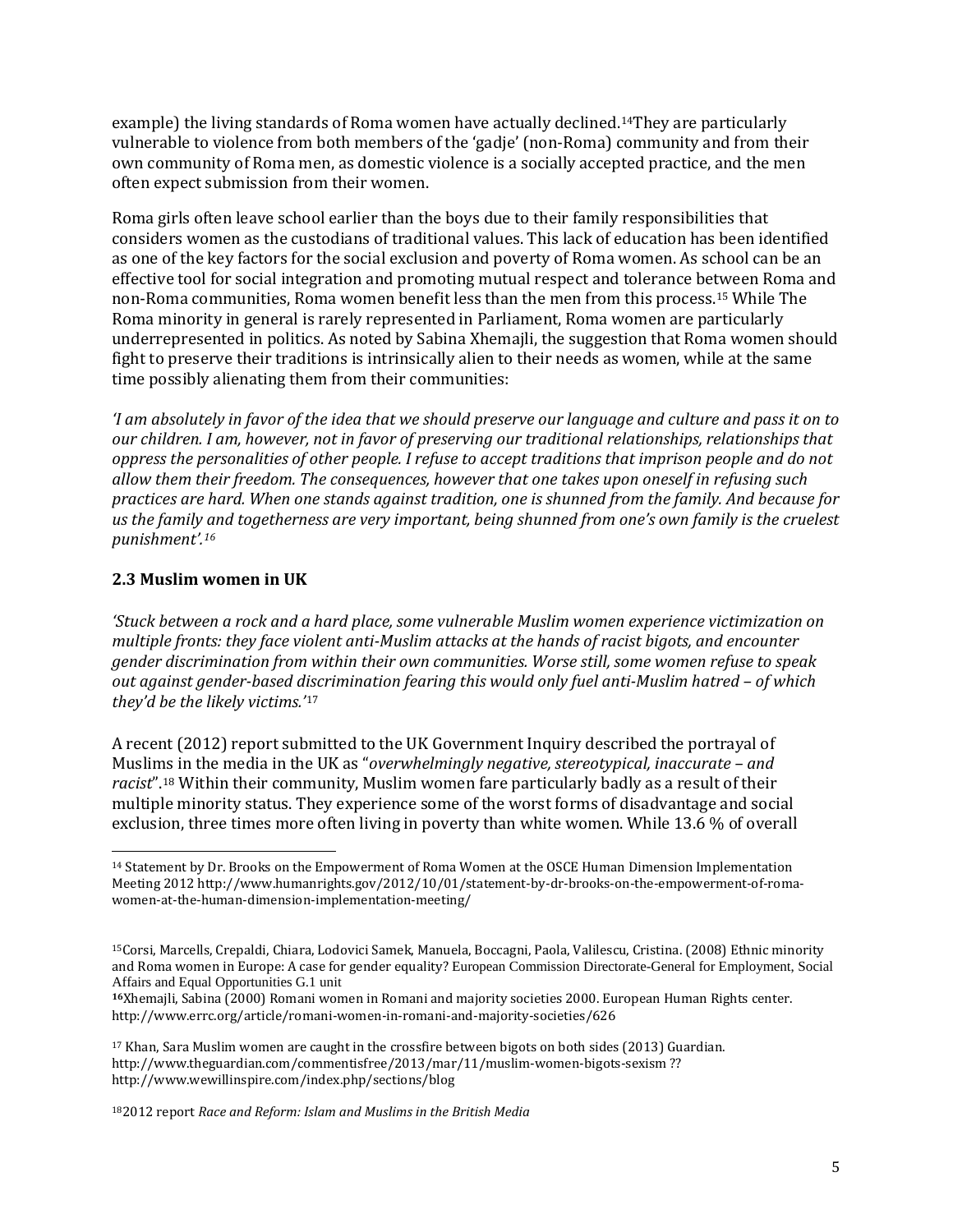ethnic minority women have no qualifications, nearly half (48%) of the Bangladeshi women and 40% of the Pakistani women have no qualifications. They face disproportionate employment problems e.g. overall Muslims are the faith group most likely to be out of the paid labor market as the unemployment rate for Muslim women is 23.3 per cent compared to 6.9 per cent for all women.[19](#page-4-2) Their barriers to employment include language issues, cultural attitudes towards women, qualifications and lack of social capital.[20](#page-5-0) They are most often the victims of prejudice, as they are particularly vulnerable to abuse, persecution and discrimination because many are easily identified because of their dress code. [21](#page-5-0)

While there is little evidence to suggest that domestic violence against women is more prevalent in Muslim communities than in other ethnic communities in Britain, what is different is that it is it often underreported for various cultural or family reasons. According to Shaista Gohir, Chair of Muslim Women's Network UK, *"All forms of violence are vastly underreported in Muslim communities. Many victims continue to suffer in silence due to fear or shame and some men wrongly use faith to try and justify their behavior, which acts as a further barrier to seeking help. Such views must be robustly challenged."[22](#page-5-0)* Not being fluent in English also acts as a huge barrier as they are often unable to access written information about services. In addition, many Muslims are uncomfortable with open discussions about domestic abuse lest it gives Islam a bad name.[23](#page-5-0) South Asian women affected by domestic violence may choose not to highlight their abuse for fear of a racist backlash and stereotyping from wider society. Male community leaders often avoid dealing with sensitive issues such as domestic abuse to prevent negative representation of their community in wider society.[24](#page-5-0) Women are taught that the public image of the family is more important than individual safety. Honor and respectability are dependent on a successful marriag[e, a](#page-5-0)nd women fear the dishonor and rejection from their community if their marriage should fail.25

The use of Sharia law in the UK is currently a parallel legal option for Muslim communities. While its purpose may have been a positive one i.e. to ensure that religious minorities did not have UK systems of mediation and justice imposed upon them, it has significant problems for some women as it has been used for rulings on divorces that are being enforced under UK law. Many of these Sharia courts have sexist tendencies, and often favor men's perspectives by, for example, requiring wives to pay money to their husbands, or return jewelry and money given as marriage gifts, in exchange for divorce. As a result, some Muslim women, who are poor, are effectively being held hostage in their marriages until they can pay for their freedom. Their dilemma is that they can either be Muslims, using Sharia courts that flow from their religious convictions but risk sexist outcomes, or they can be women, getting their divorces from the UK legal system that does not

http://www.leeds.nhs.uk/Downloads/Public%20Health/Domestic%20violence%20- %20a%20guide%20for%20Muslim%20communities.pdf

<sup>24</sup> Puri, S. (2005) Rhetoric v. reality: the effect of 'multiculturalism' on doctors responses to battered South Asian women in the United States and Britain, Patterns of Prejudice, Vol.39, and No. 4, pp.416-430.  $25$ Gill, A. Voicing the silent fear: South Asian women's experiences of domestic violence. The Howard Journal: Vol. 43 (5), pages: 465483, 2004

<span id="page-5-0"></span> <sup>19</sup>Black and Minority Ethnic Women in the UK, published in 2005 by the UK-based campaigning organization The Fawcett Society,

<sup>&</sup>lt;sup>20</sup>Government Equalities Office (2007), Ethnic Minority Women in the UK Fact Sheet, HM Government, London.<br><sup>21</sup> 'Tell Mama'' http://tellmamauk.org/

<sup>&</sup>lt;sup>22</sup>Mosques urged to support Muslim Women's Network postcard

<span id="page-5-1"></span>campaignhttp://www.asianimage.co.uk/news/10223867.Mosques\_urged\_to\_support\_Muslim\_Women\_s\_Network\_postca rd\_campaign/

<sup>23</sup> Domestic Abuse: A guide for Muslim communities NHS Leeds.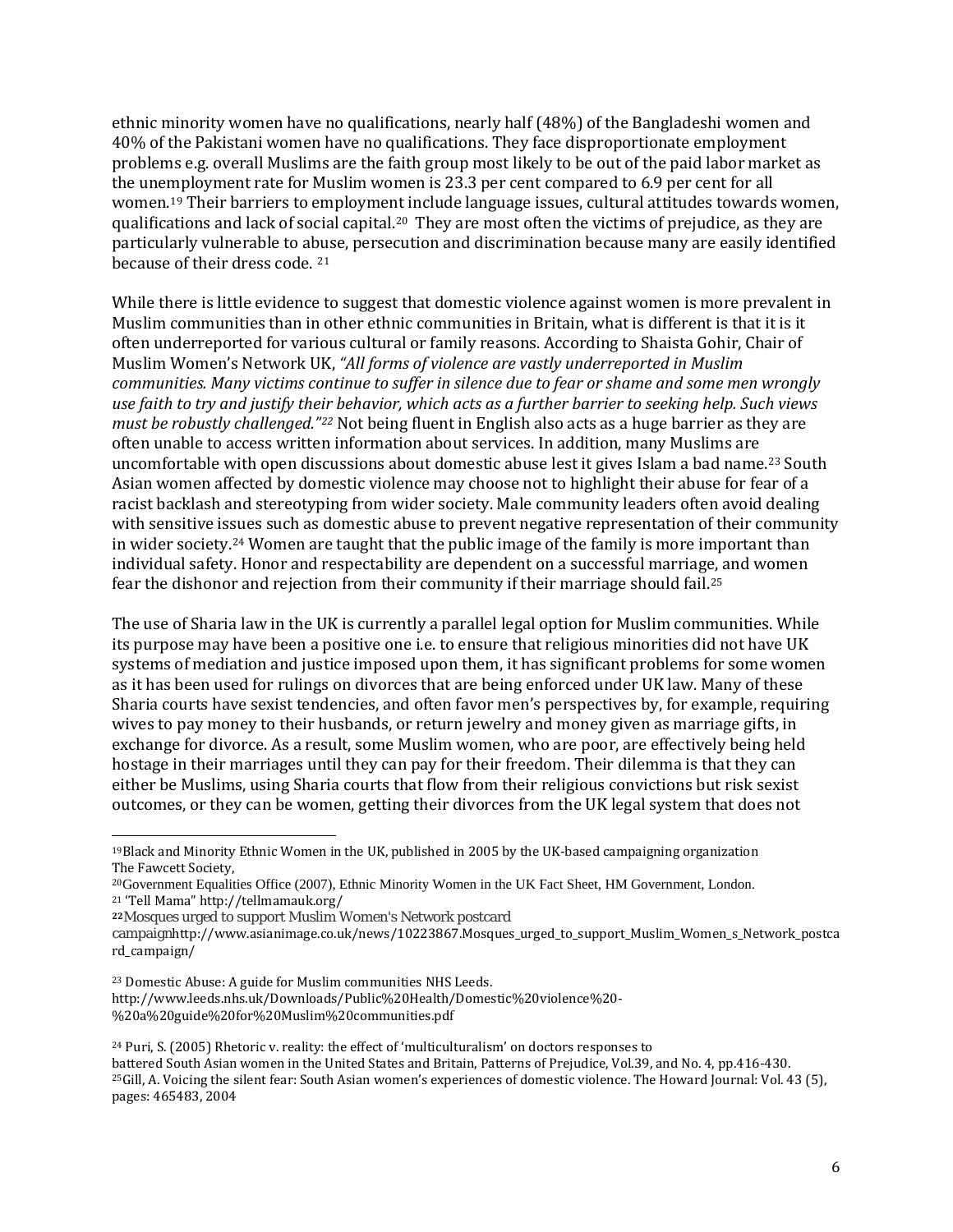necessarily correspond to Islamic thinking but from which they may get better justice.[26](#page-5-1)

'*The misplaced notion of "not offending cultural sensitivities" at the expense of Muslim women cannot be defended. As a country that values equalities legislation, this protection must extend to all British women.[27](#page-6-0)*

## **2.4 Kurdish Women in Iraq**

The Kurds have been the victims of discriminatory policies of oppression throughout history*.* They have been subject to some of the worst atrocities possible including ethnic cleansing and mass graves, genocide, torture and chemical attacks by Saddam Hussein, as well as a ban on their language and culture, displacement, the destructions of their lands, homes and properties, restrictions on social, political, and economical rights, and the burdens of poverty.

Since the American invasion of Iraq, Kurdistan has become one of the most prosperous parts of Iraq with significantly growing wealth in the region. However, many Kurdish women have not benefited from such progress, because of the integral traditions of Kurdish culture in relation to women. While as a general rule, for historical and socio-cultural reasons, Kurdish women have enjoyed greater freedoms in their clothing and their interactions with men than in the rest of Iraq, such progress is being curtailed. Women who work for television stations often become objects of surveillance and malicious attacks by some clergymen under the guise of breach of chastity.

A July 2008 Turkish study on honor killings by Dicle University, Diyarbakir, in the predominantly Kurdish area of Turkey, showed that little if any social stigma is attached to honor killing, and that many of the perpetrators are well-educated university graduates. Kurdish women have fought alongside men in their struggle for Kurdish nationalist aspirations and their rights as women, seeing a link between the Kurdish nationalist struggle for freedom and the gender struggle for their own distinct women's rights. They now find it paradoxical that Kurdistan Regional Government, fearful of the religious forces whose ideological influence and presence is on the rise in the Kurdish society is now allowing conservative Islam, in the form of Sharia or Sunna, to be used as a legal, political and cultural framework, to define the rights and obligations of women and their moral conduct, thus consolidating a patriarchal hierarchy.[28](#page-6-0)

## **2.5 Irish Traveller women.**

*'Traveller men think they're the boss, and that's it, quite simply. They just think they're the bosses and that's it and you're not supposed to answer'[29](#page-6-0)*

28Cases of violence against women in Iraqi Kurdistan

increasing 2.7.2012 http://www.ekurd.net/mismas/articles/misc2012/7/state6330.ht

<span id="page-6-1"></span><span id="page-6-0"></span> <sup>26</sup> Moosa, Zorha: Balancing Women's Rights with freedom of religion: the case against parallel legal systems for Muslim women in the UK. 2010 State of the World's Minorities and Indigenous Peoples 2010

**<sup>27</sup>** Khan, Sarah (2013) Muslim women are caught in the crossfire between bigots on both sides. The Guardian March 11, 2013

<sup>&</sup>lt;sup>29</sup> 3 Fay, R. "Pavee Beoirs: Breaking the Silence: Racism and Violence Against Women" in Community Workers Cooperative (1999) "Violence against Women – An Issue for Community Work' http://paveepoint.ie/sitenua/wpcontent/uploads/2009/07/VAW\_POSITION\_2011\_Final-1.pdf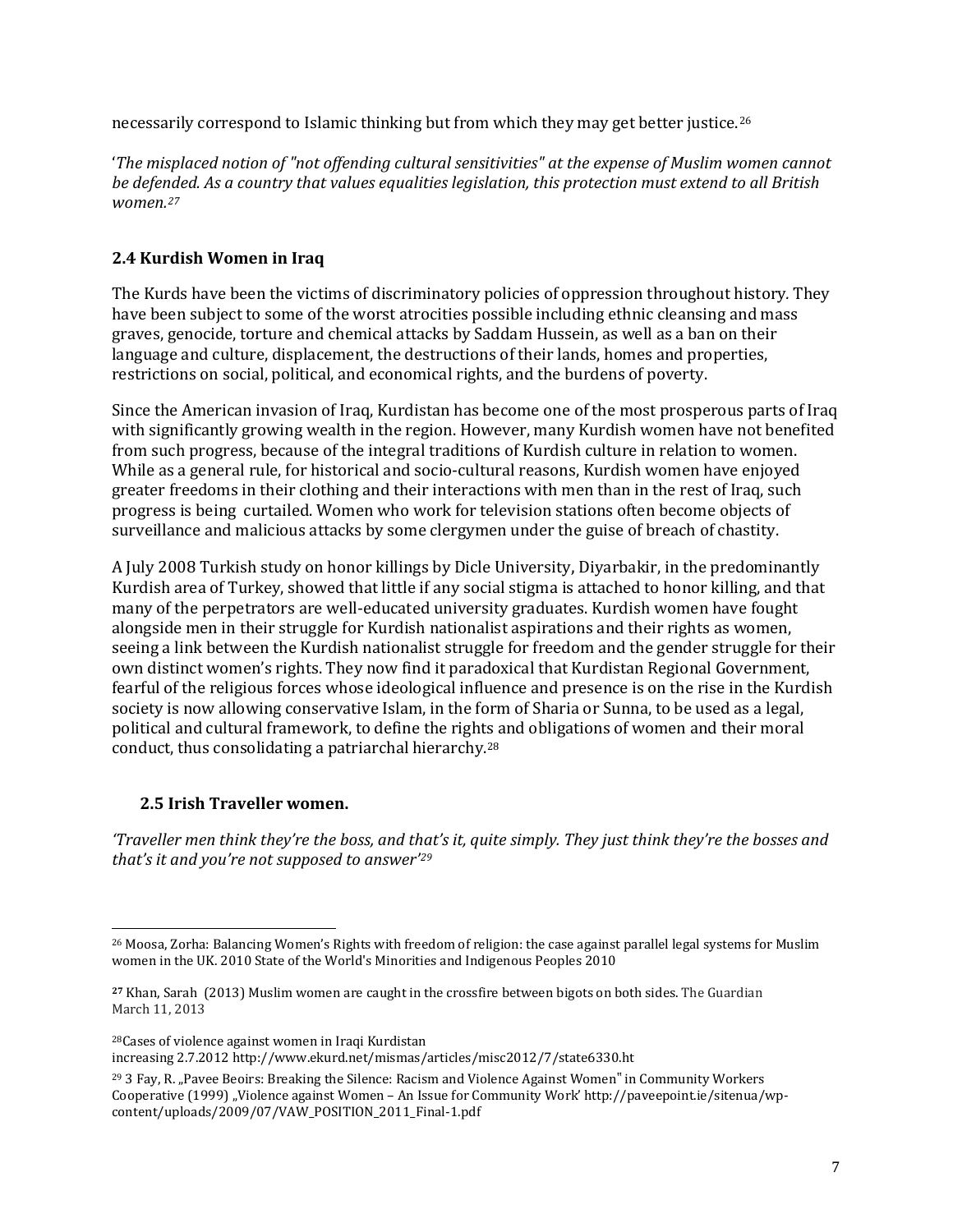Irish Travellers, sometimes called gypsies, but not to be confused with European gypsies, are a traditionally [itinerant](http://en.wikipedia.org/wiki/Itinerant) people of ethnic [Irish](http://en.wikipedia.org/wiki/Irish_people) origin, who maintain a distinct set of traditions, and a distinct ethnic identity. They live mostly in [Ireland](http://en.wikipedia.org/wiki/Republic_of_Ireland) but have large numbers living in the [United](http://en.wikipedia.org/wiki/United_Kingdom)  [Kingdom](http://en.wikipedia.org/wiki/United_Kingdom) and in th[e United States.](http://en.wikipedia.org/wiki/United_States) They are acknowledged as one of the most marginalized and disadvantaged groups in Ireland and in the United Kingdom. They fare badly on every indicator used to measure disadvantage i.e. unemployment, poverty, social exclusion, health status, infant mortality, life expectancy, illiteracy, education and training levels, access to decision making and political representation, gender equality, access to credit, accommodation and living conditions. Infant mortality in Travellers is 3.6 times higher than in the majority population. [30](#page-6-1)

Women Travellers fare even worse than Traveller men. According to Pavee Point the advocacy group for travellers in Ireland, Traveller women experience three types of violence - violence from an intimate partner, viol[en](#page-7-0)ce from the settled community and violence from the state e.g. in terms of evictions, for example.31 Irish Traveller women are three times more likely to miscarry or have a stillborn child compared to the rest of the population. A study by the Irish Equality and Human Rights Commission in 2007 found 81% of Irish Travellers had experienced domestic abuse. Traveller Women are often reluctant to seek help from outside of their community due to a fear of experiencing prejudice and a general mistrust of the authorities.[32](#page-7-0) Given their unease with the police, and the culture of their community, it is rare for women to ca[ll t](#page-7-0)he police for help because *"You would be seen as a grass and disowned by the whole community,*"33

The rate of suicides among Traveller women is significantly higher than in the general population. In escaping or overcoming violence from an abuser that is generally a member of their own community, they risk ostracization within their community if they seek to get away from or take legal action against their abuser.<sup>34</sup> For a Traveller woman, leaving may mean leaving her community, culture and support networks, and choosing between her identity as a Traveller and seeking help.

*'It is important to understand the burdens of gender and ethnic oppression experienced by Traveller women. The liberation of Traveller women from these burdens must come from an understanding of sexism and racism and a commitment to challenge and change the current situation. But what is important to stress is that in addressing the complex issues arising from sexist and racist attitudes and behavior Traveller women are not forced to priorities one form of oppression over the other.'[35](#page-7-1)*

<span id="page-7-2"></span><span id="page-7-1"></span><span id="page-7-0"></span> <sup>30</sup> Kelleher, C et al. (2010) Our Geels All Ireland Traveller Health Study, University College Dublin, Available at: http://paveepoint.ie/travellers-and-issues/traveller-health/our-geels-health-study/ http://paveepoint.ie/sitenua/wpcontent/uploads/2009/07/VAW\_POSITION\_2011\_Final-1.pdf

<sup>31</sup> http://paveepoint.ie/

<sup>32</sup>Watson, Dorothy, Parsons, Sarah: (2005) Domestic Abuse of Women and Men in Ireland, Report on the National Study of Domestic Abuse. ESRI Dublin

<sup>33</sup> Bindel, Julie: (2011) The big fat truth about gypsy life.

http://www.theguardian.com/lifeandstyle/2011/feb/25/truth-about-gypsy-traveller-life-women

<sup>34</sup>Justice and Accountability: (2005) Stop Violence Against Women Amnesty international

<sup>35</sup>http://www.paveepoint.ie/pav\_racism.htm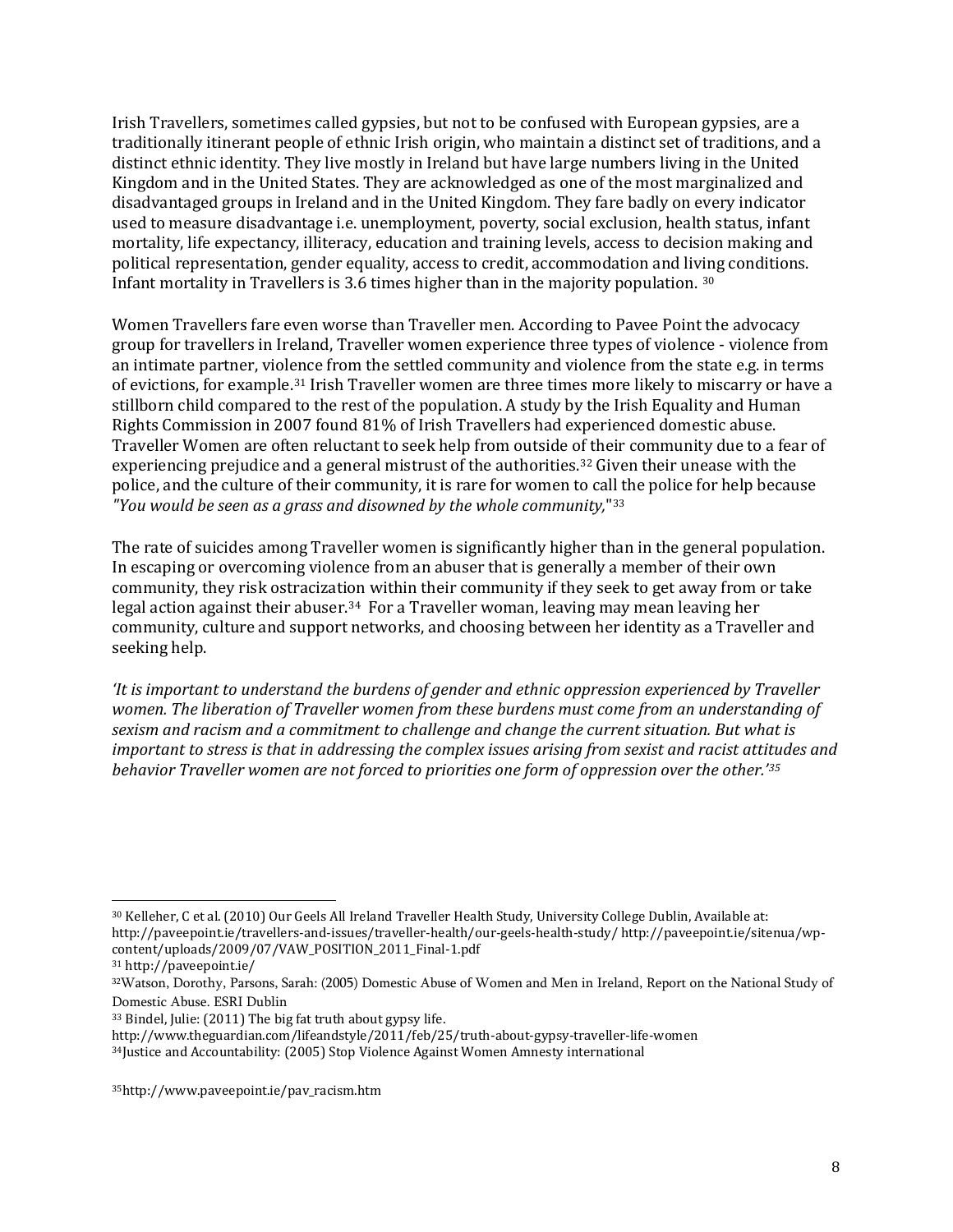## **3. CHALLENGES RELATED TO MINORITY WOMEN AND SHARED SOCIETY WORK.**

*'There's no such thing as a single-issue struggle, because we don't live single-issue lives. '(Audre Lorde)[36](#page-7-2)*

## **3.1 Feminism v Nationalism/ Ethnocentrism/Religion.**

In many minority communities, challenging prejudice, discrimination and exclusion from the majority outside world is often seen as the priority, which should take precedence over challenging their own cultural norms in relation to gender. To challenge such norms is often seen as a betrayal of community unity, and women who pursue it are often labeled as traitors. Having to 'choose' between feminist solidarity or ethnic/religious/cultural solidarity is a severe challenge for many women.[37](#page-8-0) There are some movements that link struggles for women's rights with str[ug](#page-8-0)gles for group identity rights and/or national sovereignty in their goals of self-determination.38 However there are also some feminists who regard feminist and minority/indigenous politics as irreconcilable, who criticize minority women for prioritizing their communities' national, cultural or religious identity needs, and fighting to preserve their culture even at the expense of individual women's rights.[39](#page-8-0) Such assertions by feminists can alienate women whose families and communities are absorbed in struggling for their community's minority rights, or secession/ independence from a majority community.

## **3.2 Women's Traditional Roles**

Women often have little time or power within a community to participate in developing or shaping shared societies. They are traditionally the family worker, the prime parent, whose family preoccupations occupy much of their waking lives. They are often married at a young age, and much of their day-to-day lives are spent within a narrow cultural context of markets, neighborhoods, schools and faith communities, and community/nationalist TV and radio. This context prevents many women from challenging the cultural and social boundaries within which they live, and often leaves them not only with little access to or knowledge of their rights as women, but also the rights of their community in relation to majority communities.

# **3.3 Minority Women often lack or have less educational advantages than men.**

<span id="page-8-1"></span><span id="page-8-0"></span> <sup>36</sup> Lorde, Audre: (2007) Sister Outsider: Essays and Speeches. Crossing Press Feminist Series

<sup>37</sup>Between Nationalism and Women's Rights: The Kurdish Women's Movement in Iraq 2011 Nadje al-Ali and Nicola Pratt http://www2.warwick.ac.uk/fac/soc/pais/people/pratt/publications/mjcc\_004\_03\_06\_al-ali\_and\_pratt.pdf

**<sup>38</sup>** Fluri, Jennifer. (2008) Feminist-nation building in Afghanistan: an examination of the Revolutionary Association of the Women of Afghanistan (RAWA) Feminist Review (2008) 89, 34–54. doi:10.1057/fr.2008.6http://www.palgravejournals.com/fr/journal/v89/n1/abs/fr20086a.html

**<sup>39</sup>** http://www.awid.org/Library/Turkey-Feminists-Met-Against-War-Conservatism-Nationalism-and-Heterosexism Turkey: Feminists Met Against War, Conservatism, Nationalism And Heterosexism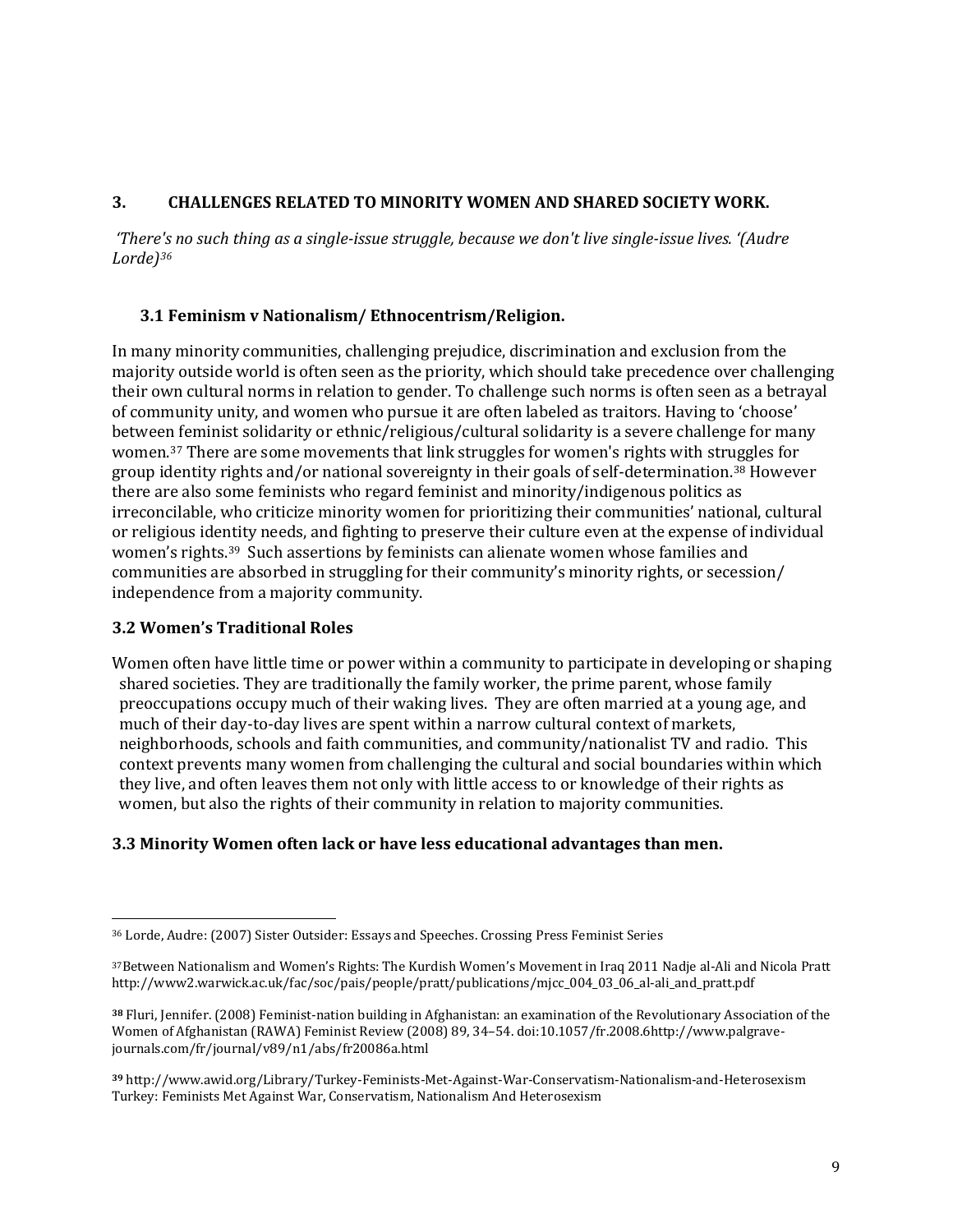Women and girls usually have less education than their menfolk, lower rates of school enrolment, higher dropout rates and lower literacy levels than minority and indigenous boys, as well as majority girls and majority boys. They often face open hostility to their participation in such education. In some areas, travel to school is more dangerous for women as they may be subject to violence. Even where they are beginning to make inroads into education, as in e.g. the Arab world they often have little chance to use it within their gender-restricted world.<sup>40</sup> Most minority women are even more disadvantaged when it comes to education, and this severely limits their active participation in Shared Society work,

# **3.4 Majority and Minority Groups Laws may exclude the individual rights of women.**

Both majority and minority communities often have laws and traditions that exclude women from power and participation and implementing an identity group's rights can have an impact on the rights of women as the allocation of group rights can provide leaders within a group, who are usually men, to define what their culture entails.[41](#page-9-0)

A classical liberal rights scheme bestows rights on individuals rather than groups. Those concerned with maintaining the existence of minority cultures within a dominant national majority culture may fear that a scheme based on individual rights cannot adequately protect minority cultures[42T](#page-9-0)he question of group entitlement has been thrown into sharp relief in many western democracies by the recent arrival of migrants whose "cultural practices" are at odds with any liberal understanding of rights. Extreme examples include the practice of female genital mutilation, domestic violence, and forced marriages with partners in distant lands. Whenever those practices are tolerated, the victims, who are usually women, are deprived of basic human rights, and the perpetrators enjoy a peculiar leniency[.43](#page-9-0)

## **3.5 The Issue of women's rights is often abused by the majority community.**

Often a majority group will condemn a minority group for their treatment of their women, and use such treatment as a reason to justify prejudice and discrimination against a minority group. This creates a 'catch 22' situation for the minority women. On the one hand minority women who claim their rights are open to the accusation by their community of 'rejecting their culture' and of wanting assimilation into the majority group, while on the other hand, the majority group view those women, who do not actively accept the majority view of what they need, as oppressed. There is often little recognition that women may wish to both improve their rights and defend their culture.

<http://scholarship.law.berkeley.edu/cgi/viewcontent.cgi?article=1285&context=bjil>

Berkeley Journal of International Law: Volume 23 | Issue 1 Article 6

j

<sup>41</sup>'Gender, Minorities and Indigenous Peoples' 2005 Minority rights Group http://www.minorityrights.org/?lid=1234

<span id="page-9-0"></span><sup>40</sup> Lindsay, Ursula, Arab Women Make Inroads in Higher Education but Often Find Dead Ends (2012) <http://chronicle.com/article/Arab-Women-Make-Inroads-in/130479/ur>

<sup>41</sup> Pratibha Jain, (2005) Balancing Minority Rights and Gender Justice: The Impact of Protecting Multiculturalism on Women's Rights in India

<span id="page-9-1"></span> $42$ Brian, Barry. (2001) The Strategy of Privatization, in culture and equality: an egalitarian critique of multiculturalism 19-62 (2001).

<sup>43</sup>Group rights v individual rights Me, myself and them (May 12th ) 2011 http://www.economist.com/node/18681796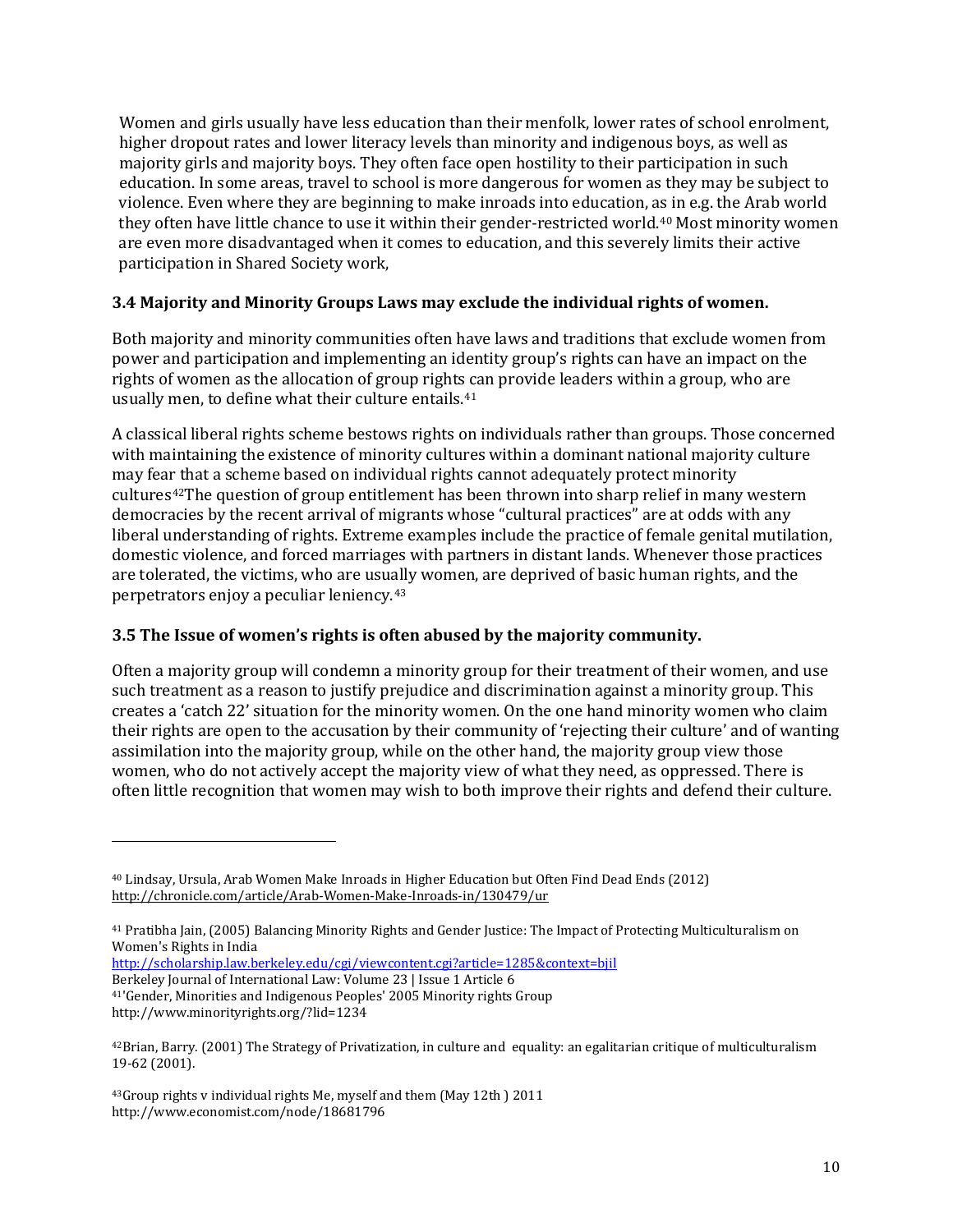## **3.6 Limited Awareness of human and gender rights**.

Because of the limited nature of their social connectedness due to family duties, and exclusion from the public sphere, women are often unaware of their rights as women or even as members of minority communities. They often have no legal, conceptual or knowledge framework from which to challenge their status as minorities or as women. Men are more likely to know about such issues given their generally higher literacy capacity, educational attainment, and social customs of interaction with the majority world which is often less available to minority women.

## **3.7 High personal price to be paid by women who involve themselves in Shared Society work.**

In some cases, women have a high personal price to pay for moving up the educational or political power level within their communities. Many will find that that the men within their community are too reluctant or insecure to engage with 'powerful' women of their own community, thus curtailing the women's chances of partnerships and marriage. If they challenge the *status quo* about what are acceptable roles for women, many face difficulties or violent reprisals, often from both the majority community and their own families.[44T](#page-9-1)his can involve these women in invidious choices between raising the issue of sexism within their own community or being in solidarity with their own community in resisting external oppression.[45](#page-10-0)

#### **3.8 Separate systems of justice that enshrine discrimination**

In some cases, parallel legal systems such as that of Sharia law within the UK reinforce the view that cultural and religious perspectives should be accommodated within the justice system of a country. Such a perspective suggests that an adjustment to the usual societal norm is appropriate if it serves those, usually men, within a particular minority. For Muslim women, this means that their rights and priorities are treated as 'special interest' rather than mainstream which de facto can ensure that the women receive less justice.

*'Muslim women have the right not to be discriminated against for their religious beliefs and they have the right to practice their religion too. But Muslim women also have rights as women. Countries that have religious minorities need to treat the needs of women from these groups– as both women and as members of religious minorities – as a central issue. Governments must take responsibility for the needs of all their citizens, not just the ones that are in the majority or that fit the majority's rules. Muslim women are not part-time citizens.'[46](#page-10-0)*

## **3.9 Lack of women involved in Leadership and Politics.**

*'Although progress has been made in terms of the number of women elected and appointed to office around the world, women are still largely absent from relevant decision-making bodies at all levels. Often as targets of extreme violence, women continue to experience the full impact of violent conflict* 

<span id="page-10-1"></span><span id="page-10-0"></span> <sup>44</sup> Ramsay, Kathryn. (2011) Why focus on minority and indigenous rights? Minority Rights Oxford UK.www.minorityrights.org/download.php?id=1013

<sup>45</sup>Pavee Point: Racism versus Sexism http://www.paveepoint.ie/pav\_racism.html <sup>46</sup> Moosa, Zohra (2005) Black and Minority Ethnic Women in the UK.

Fawcett Society.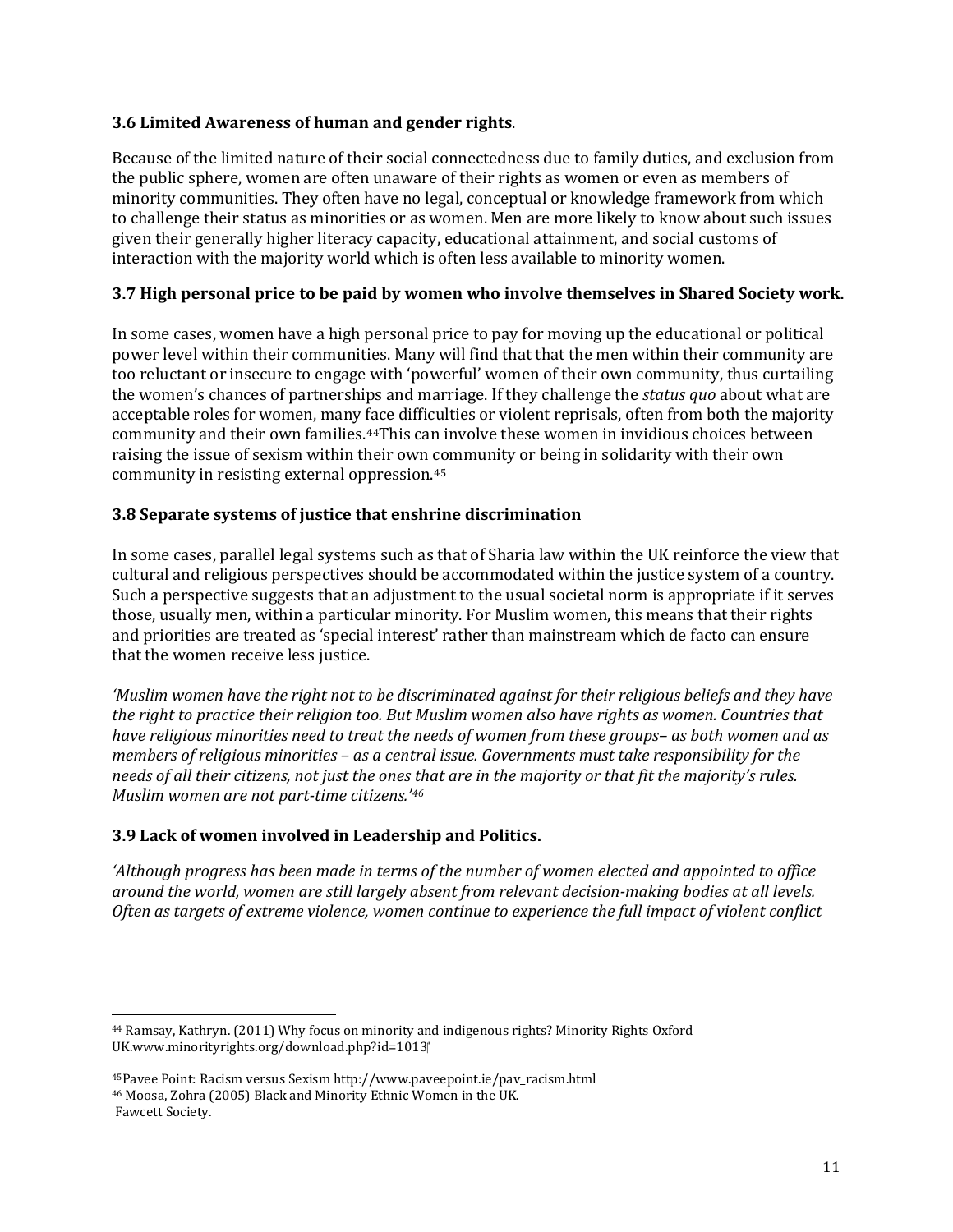*as civilians and combatants. They continue to face significant institutional disadvantages in politics and are generally excluded from the decision-making in peace processes*.'[47](#page-10-1)

In democracies, it is critically important that national and local politicians take a lead in creating equal opportunities and inclusive societies.[48](#page-11-0) However, within both the majority and minority communities there is likely to be a deficit of women leaders and politicia[ns](#page-11-0). Currently less than 20 percent of parliamentarians and 10 percent of heads of state are women.49 Yet women, minorities, and particularly minority women remain even more substantially underrepresented in high-level political positions worldwide.[50](#page-11-0) While such lack of representation by minority women at leadership level can be attributed to many of the same factors as women in general e.g. exclusion and marginalization by men, a deficit of confidence, time and education on the part of women, it may also be that minority women need special attention in ensuring their success at leadership levels.

Existing processes that have been found to increase women's participation in politics are not as successful for minority women. Research has found that minority women's political outcomes are more often tied to the fortunes of minority men than to those of the majority women i.e. minority women are elected to national legislatures for the first time years after minority men, but decades after majority women. Also, while existing political quotas for women have been shown to be helpful in increasing the number of women in politics, they are unlikely to increase the number of minority women politicians. If political representation by majority women is to succeed, they may need extra processes such as tandem quotas, in which gender and minority identities are considered together.[51](#page-11-0)

## **4.00 EXAMPLES OF MINORITY WOMEN'S SHARED SOCIETY WORK**

Despite the above challenges, there are a variety of examples of minority women who, despite their status as minorities, and their unequal status within their communities, are undertaking Shared Society work. The following are a few examples of such organizations and the main approaches that they used:

# **4.1 COMBINING WOMEN'S EMPOWERMENT WITH SHARED SOCIETY WORK.**

# **Caucus for Women's Leadership – Women's Regional Assemblies in Kenya.**

The Caucus for Women's Leadership (formerly the Kenya Women's Political Caucus) is a national network dedicated to building women's leadership in Kenya. In 2003, recognizing the need to have grassroots linkages and structures in order to make an impact at all levels; it established its first pilot

<span id="page-11-0"></span>j

<sup>48</sup> Fitzduff, Mari: (2013) Public policies in Shared Societies. Palgrave MacMillan New York

<span id="page-11-1"></span><sup>50</sup> Hughes, Melanie: (2011) Intersectionality, Quotas, and Minority Women's Political Representation Worldwide

[American](http://journals.cambridge.org/action/displayJournal?jid=PSR) Political Science Review / Volume 105 / Issue 03 / August 2011, pp 604-620 <sup>51</sup> Ibid Hughes (2011)

<sup>47</sup> Club of Madrid: Women's Political Participation and Leadership

http://www.clubmadrid.org/en/programa/women\_s\_political\_participation\_and\_leadership

<sup>49</sup> Women in the World Foundation: Politics and leadershi[p http://womenintheworld.org/solutions/track/politics-and](http://womenintheworld.org/solutions/track/politics-and-leadership)[leadership](http://womenintheworld.org/solutions/track/politics-and-leadership)

Women in national parliaments (2013) http://www.ipu.org/wmn-e/classif.htm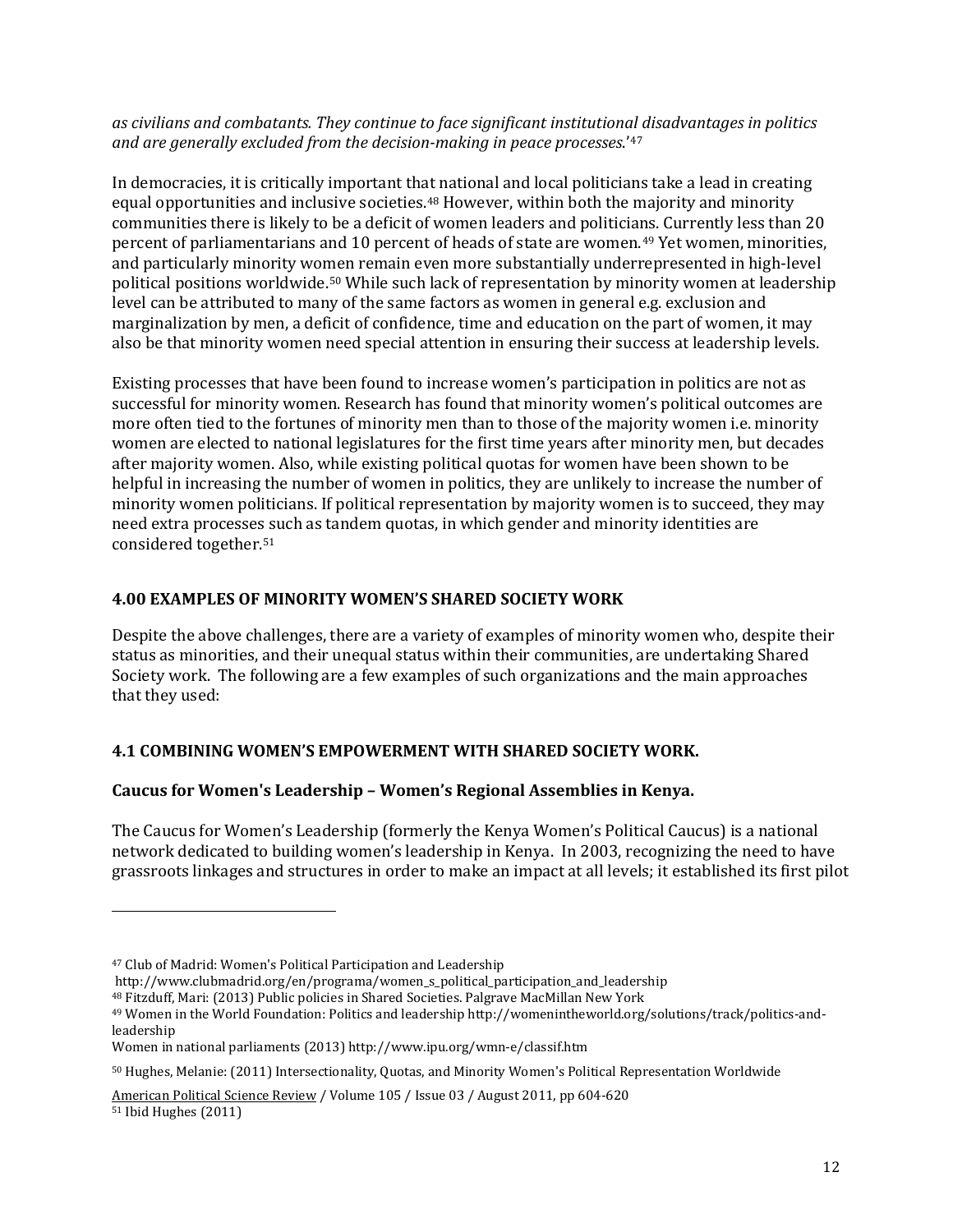Women's Regional Assembly. Since then it has established 29 Women Regional Assemblies in 29 districts, spread across all the 8 provinces of Kenya. The mandate of the assemblies includes addressing HIV/AIDS, negative cultural practices, good governance and women's participation in leadership, economic empowerment and poverty reduction. Their work also includes peace building & conflict resolution, between all ethnic minority and majority groups, particularly since the 2007 elections, which were followed by extreme violence. The Caucus, together with the Women's Regional Assemblies, has been at the forefront in the search for peaceful co-existence amongst Kenyan communities.

Website for Caucus for Women's leadership: [http://www.kwpcaucus.org/index.php?option=com\\_content&view=article&id=43&Itemid=3](http://www.kwpcaucus.org/index.php?option=com_content&view=article&id=43&Itemid=3)

Website for Women's Regional Assemblies http://www.kwpcaucus.org/index.php?option=com\_content&view=article&id=16&Itemid=16&sho wall=1

# **4.2 CHALLENGING VIOLENCE TOWARDS WOMEN, AND ISLAMIC VIOLENCE.**

## **INSPIRE.**

The UK based INSPIRE organization, set up in 2009, has launched a 'jihad against violence' It is driven by Muslim women who are protesting both the violence experienced by Muslim women and girls in the UK, and all forms of violence, including terrorism and violent extremism. Concerned that Islam, instead of being recognized as a faith for peace, had become synonymous with violence, they launched a campaign that aims to challenge both violence against women and violence that's been carried out in the name of Islam. They are concerned that Muslim women should reach their full potential in society including their role as peace-builders and are inspired to become role models and tomorrow's leaders. They undertake their work though consultancy, training and development, publications, and the creation of local women's networks.

Website: http://www.wewillinspire.com/index.php/campaigns/javTo rectify persisting

# **4.3 CONNECTING PEACEBUILDERS**

# **The N-PEACE NETWORK**

The N-Peace network was established in 2010. It is a multi-country network of peace advocates in Asia seeking to advance Women, Peace & Security issues. It is active in Nepal, Sri Lanka, Timor-Leste, Indonesia, the Philippines and Afghanistan. Its members come from civil society, government, non-government organizations, academia, United Nations agencies, religious groups and the media. The network plays four key roles i.e. as a convener of inter ethnic dialogues between civil society women, governments and other groups on policies related to Women, Peace and Security, as an inter community [connector](http://n-peace.net/about-n-peace/connector) of peace builders who share knowledge of policy and best practice on implementing UNSCR 1325, as an [advocate](http://n-peace.net/about-n-peace/advocate) for women's engagement in peace and security, and a capacity building resource for women leaders. They strive to create better social cohesion by uniting women from different ethnic, religious, linguistic, and ideological backgrounds, in the development of these key roles.

Website[: http://www.n-peace.net/](http://www.n-peace.net/)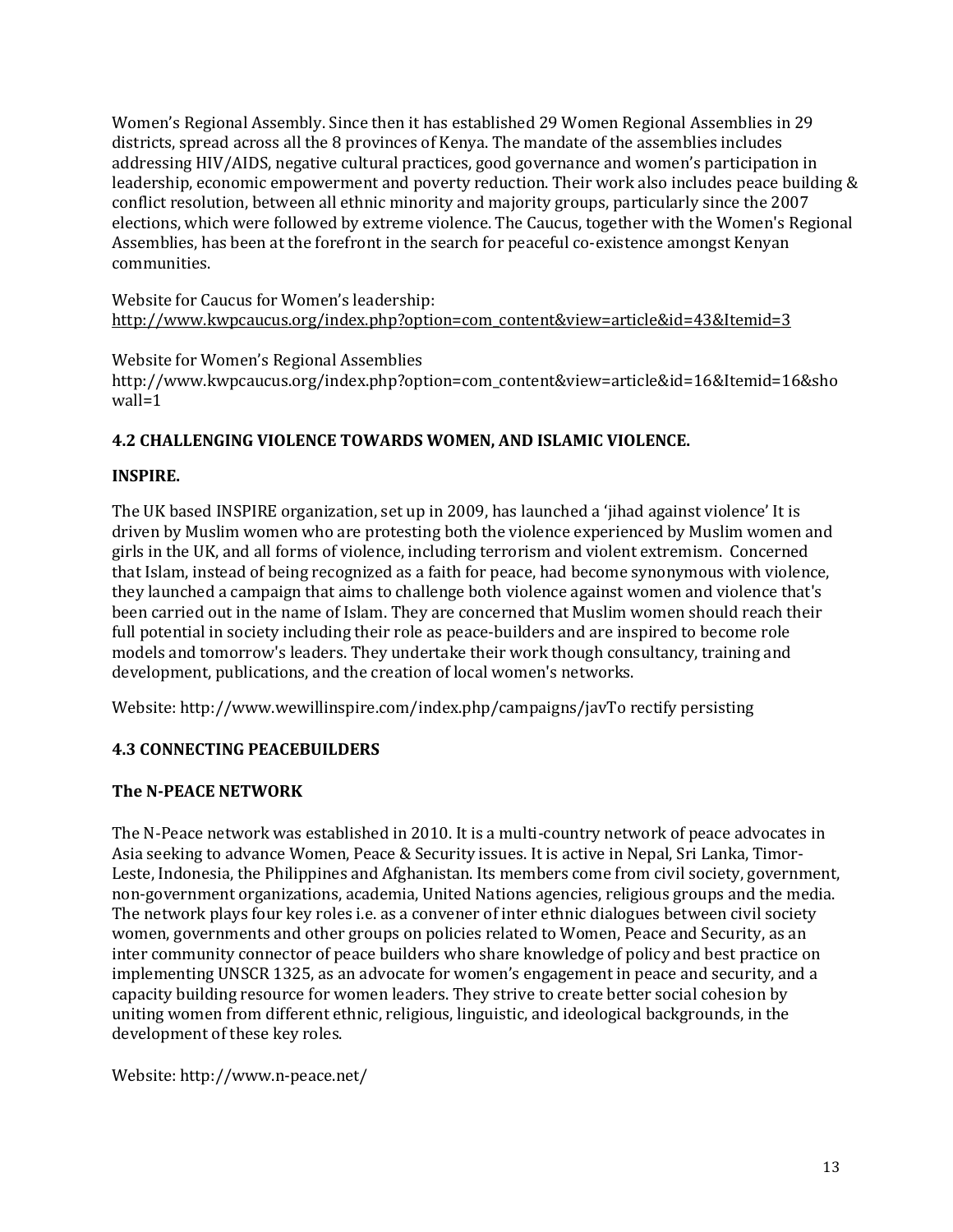#### **4.4 MAINTAINING THE PEACE.**

#### **THE NAGA MOTHERS ASSOCIATION (NMA)**

The Naga Mothers Association (NMA) in the North east of India was formed in 1984 as a state-level voluntary organization mandated to fighting social problems, especially alcoholism and drug addiction. It included the participation of women from the 16 major tribes in the region who are known for their distinct character and identity. The tribes are often vested in a strongly patriarchal system that disfavors women, and the impl[em](#page-11-1)entation of 30% political quotas for women, while helpful, is still far from being implemented. <sup>52</sup>. With their 'Shed No More Blood' movement, they have nurtured and sustained a ceasefire between Naga underground groups and the government. After the ceasefire agreements of the militant groups with the Indian Government, when there were violent outbursts of inter ethnic conflicts within the region, the NMA worked with local and regional groups to reduce tension and facilitate reconciliation and peace. Today, Naga women continue to have a role in the peace process between the State agencies and the non-State army, and the trustbuilding process continues even in the midst of occasional violence. The insurgent leaders have repeatedly expressed their confidence in the women as negotiators and mediators. For their part the mothers correlate the role of women in the peacebuilding processes with the vision they have of themselves as mothers and caretakers – although it should be noted that this assertion has been the subject of much criticism since some critics feel it may depoliticize and discredit women. [53](#page-13-0)

Website[: http://www.inclusivesecurity.org/publication/naga-women-making-a-difference-peace](http://www.inclusivesecurity.org/publication/naga-women-making-a-difference-peace-building-in-northeastern-india/)[building-in-northeastern-india/](http://www.inclusivesecurity.org/publication/naga-women-making-a-difference-peace-building-in-northeastern-india/)

#### **4.5 MENTORING WOMEN IN SHARED SOCIETIES**

#### **Women at Work: the KVINFO Mentor Network**

In Copenhagen, the Danish Centre for Information on Women and Gender, o[r KVINFO,](http://www.kvinfo.dk/) has developed a unique mentoring programme to combat professional and social isolation among immigrant women. Their aims are to increase the integration of immigrant women into Danish society, and assist them in their own empowerment. It had been estimated that more than 50% of all job openings in Denmark are filled via personal networks, which are rarely available to immigrant women, and it is hoped that through KVINFO, immigrant mentees can access their mentor's professional networks, and benefit from their overall professional experience. Potential couples are matched based on the mentees' education, professional and personal wishes.

The KVINFO approach is firmly anchored in the feminist values of 'mutual recognition, flat interpersonal power structures and a rigorous commitment to openness and inclusion that reflect the organization's historical past.' KVINFO also encourages greater political participation between immigrants and other ethnic minority Danes. In Copenhagen, while one in ten women is from an ethnic minority group, they only represent one in 55 city elected representatives. Furthermore, only two out of 179 of elected representatives in the Folketinget, the national parliament of Denmark, are from an ethnic minority background'. KVINFO therefore hopes to bolster political participation and strengthen relationships between elected politicians and ethnic minority women.

Website: http://www.kvinfo.dk/side/661/

<span id="page-13-0"></span> <sup>52</sup> http://www.quotaproject.org/uid/countryview.cfm?CountryCode=IN

<sup>53</sup> Escuola de Cultura de Pau: Database on Conflict and Peacebuilding

<span id="page-13-1"></span>http://escolapau.uab.es/conflictosypaz/genero.php?idgenero=53&paramidioma=1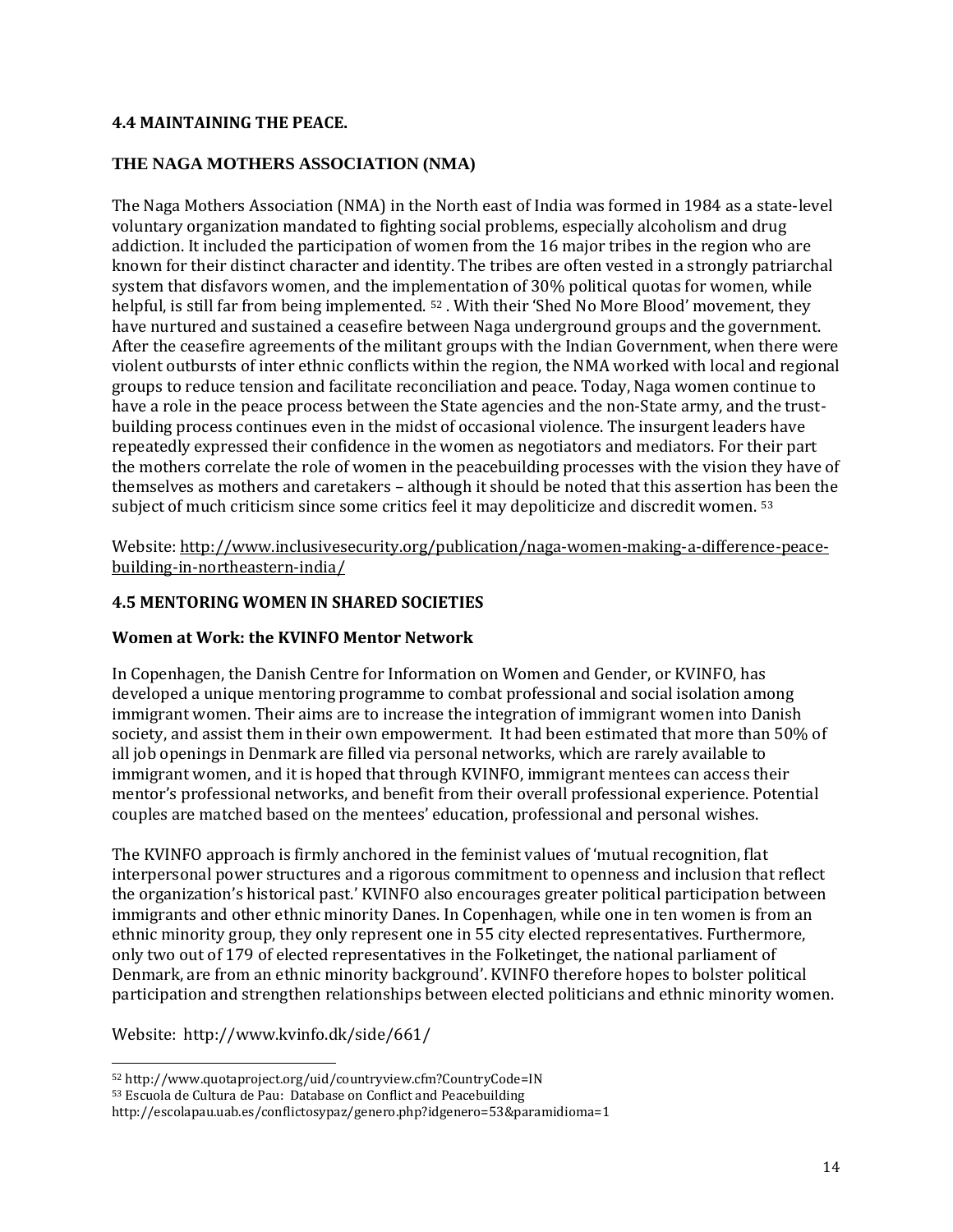## **4.6 SHAREDCOMMUNITY DEVELOPMENT WORK.**

#### **Women's Information Northern Ireland**

There is evidence that the more social and economic processes that are shared between communities, the less likely are communities to involve themselves in aggression and violence.[54](#page-13-1) An example of this is Women's Information Northern Ireland, which was established by local women in the often-violent interface area of West Belfast. Its objective is to build contact and trust between women on both side of the sectarian divide on issues of health, family, housing and finance. They provide courses supporting the development of women, young women and mothers, ethnic minority women, lesbian women and mothers of gay sons and daughters. Their work was seminal in the development of the Northern Ireland Women's Coalition which was founded in 1996 by both Catholic and Protestant women working together to contest and win two seats in the elections to th[e Northern Ireland Forum,](http://en.wikipedia.org/wiki/Northern_Ireland_Forum) the body which led to th[e Belfast Agreement.](http://en.wikipedia.org/wiki/Belfast_Agreement) As Northern Ireland is now an increasingly diverse society, they have helped set up the Asian Indigenous Women's Network (AIWN) which was formed in response to the common experiences of discrimination of Asian women living in Northern Ireland. The objectives for AIWN are the same as those for the Women's Information group e.g. to encourage self-dependence and confidence in their ability to access social information and develop the lives of their families and their communities.

Website: http://www.womensinformationnorthernireland.com

#### **4.7 PROMOTING MINORITY RIGHTS ACROSS INDIGENEOUS MINORITIES.**

#### **The Asia Indigenous Peoples Pact**

The work of the Asia Indigenous Peoples Pact is focused on empowering minority indigenous women through networking, education and capacity building activities and in particular to lobby for the recognition of women's rights with a focus on violence against women. Their work takes place in the indigenous communities in three countries in the Philippines, in Northeast India and in Nepal. Their hope is to increase the number of indigenous women effectively participating in decision making at all levels, from their communities, to the national, regional and international levels. The project involves trainings and support for women in awareness raising, advocacy, dialogues and community mobilizations. In particular, the target is to effect positive changes in the practice and implementation of customary laws in which provisions and sanctions against violence against women are strengthened, and women are given the right to participate in traditional decision-making institutions. The AIPP is also committed to developing means to resolve conflicts, and to the establishment of conflict resolution mechanisms between ethnic and minority groups in the regions in which they work.

Website: http://aippnet.org/home/indigenous-women

## **4.8 WOMEN MAINTAINING PEACE IN SHARED SOCIETIES**

## **Uzgen Local Authority Advisory Committees**

 <sup>54</sup> Varshny, Ayhutosh: (2002) Ethnic Conflict and Civic Life Yale University Press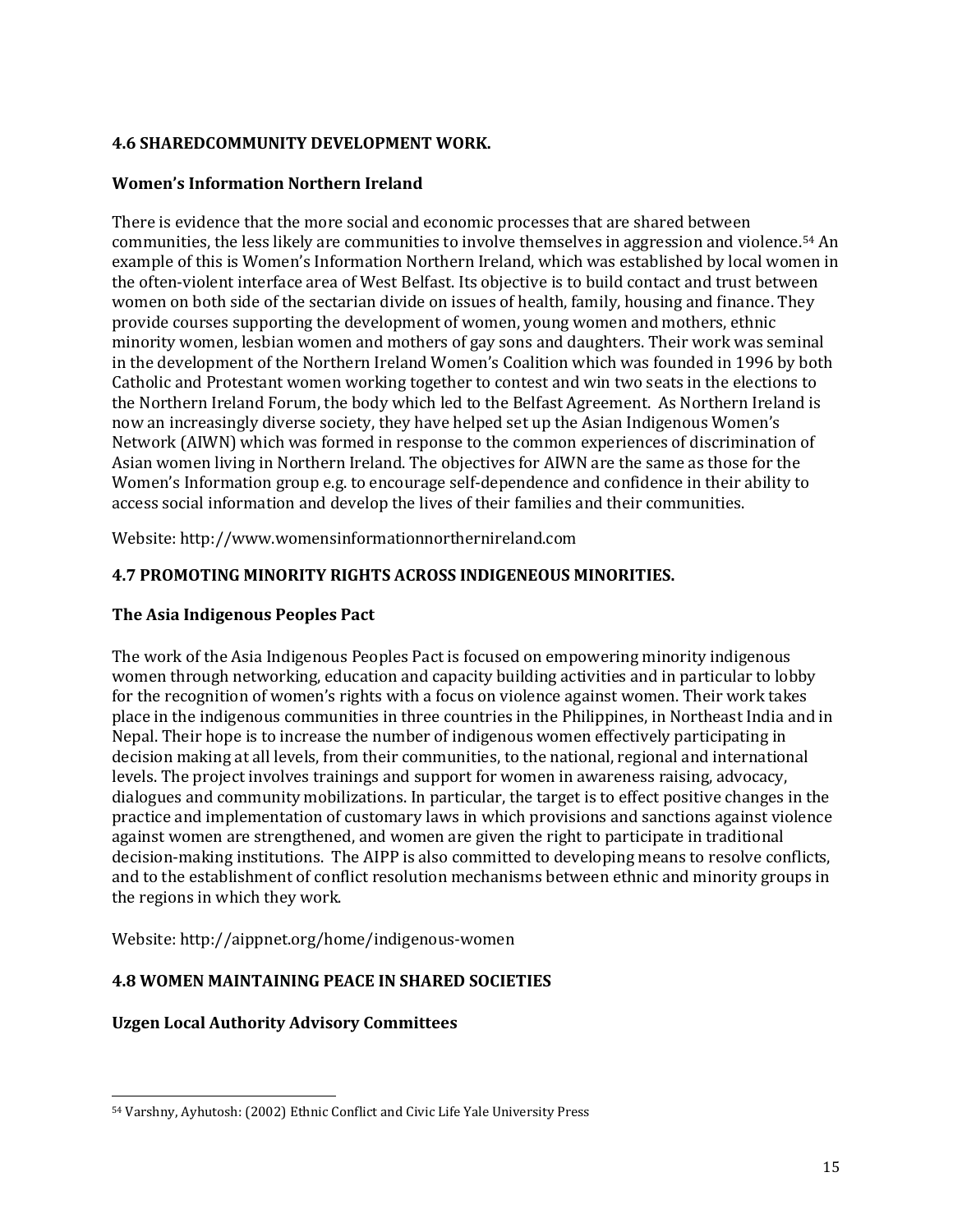Kyrgyzstan has been blighted by ethnic tension since its independence from the Soviet Union, and has erupted into violence on two occasions, once in 1990 and more recently in 2010. As part of its development work, the UNDP has funded the Uzgen Local Authority Advisory Committee, which is helping women in the community to respond to political instability, resolve conflict and ease interethnic tension between Kyrgyz and Uzbek women. As well as meeting regularly to identify conflict tends and mediating disputes, the Committee has helped organize cultural and social exchanges between the differing ethnic communities.

The Uzgen committee is just one of 15 provincial and local committees in the country and the evidence suggests that this localized approach to peacebuilding works. During the 2010 violence in Kyrgyzstan, the Uzgen District remained peaceful as other parts of the country experienced violence and looting. The group says that this is mainly due to its members actively discouraging their husbands and sons from taking part in the riots in Osh city and the surrounding areas. The women took to the streets during the unrest, and convinced mothers and wives to call their sons and husbands back, preventing them from getting into cars and collecting weapons.

## Website:

http://www.undp.org/content/undp/en/home/ourwork/crisispreventionandrecovery/successsto ries/undp-promotes-peace-in-kyrgyzstan-/

#### **4.9 MODERATING EXTREMISM**

#### **Pakistan: Women Moderating Extremism**

In 2010, the Institute for Inclusive Security in partnership with the PAIMAN Alumni trust set up a Pakistani Women Moderating Extremism program that aimed to increase the visibility and capacity of Pakistani women to lessen extremism in Pakistan. PAIMAN is a well-established group working on a variety of social issues, including gender and development, and the program built substantially upon its work. The members for Moderating Extremism project were deliberately chosen from many different ethnic groups so as to ensure the strength of the network in an often ethnically divided context. The women's network advocated for curriculum reform to replace education materials that reinforce extremist values with ones that promote tolerance and diversity, and held conversations with religious leaders and scholars to promote better understandings of peaceful Islamic values and dispel misinterpreted ideologies.

The group also facilitated dialogues with women's and youth groups, teachers, political parties, and religious leaders to brainstorm for solutions to extremism and how to address it, and they hosted television and radio talk shows to draw attention to extremism's negative, and increasingly deadly, consequences; In addition, they also helped create student peace clubs in primary and secondary schools, formed youth peacekeeping groups and trained them in conflict resolution skills to mediate local disputes and prevent violence, and helped youth recruited by violent extremists to gain access to psychosocial support, alternative job skills training, and employment opportunities.

Website: http://www.inclusivesecurity.org/publication/women-moderating-extremism-inpakistan/

## **4.10 REFRAMING IDEAS ABOUT GENDER AND CITIZENSHIP.**

## **FEMCIT**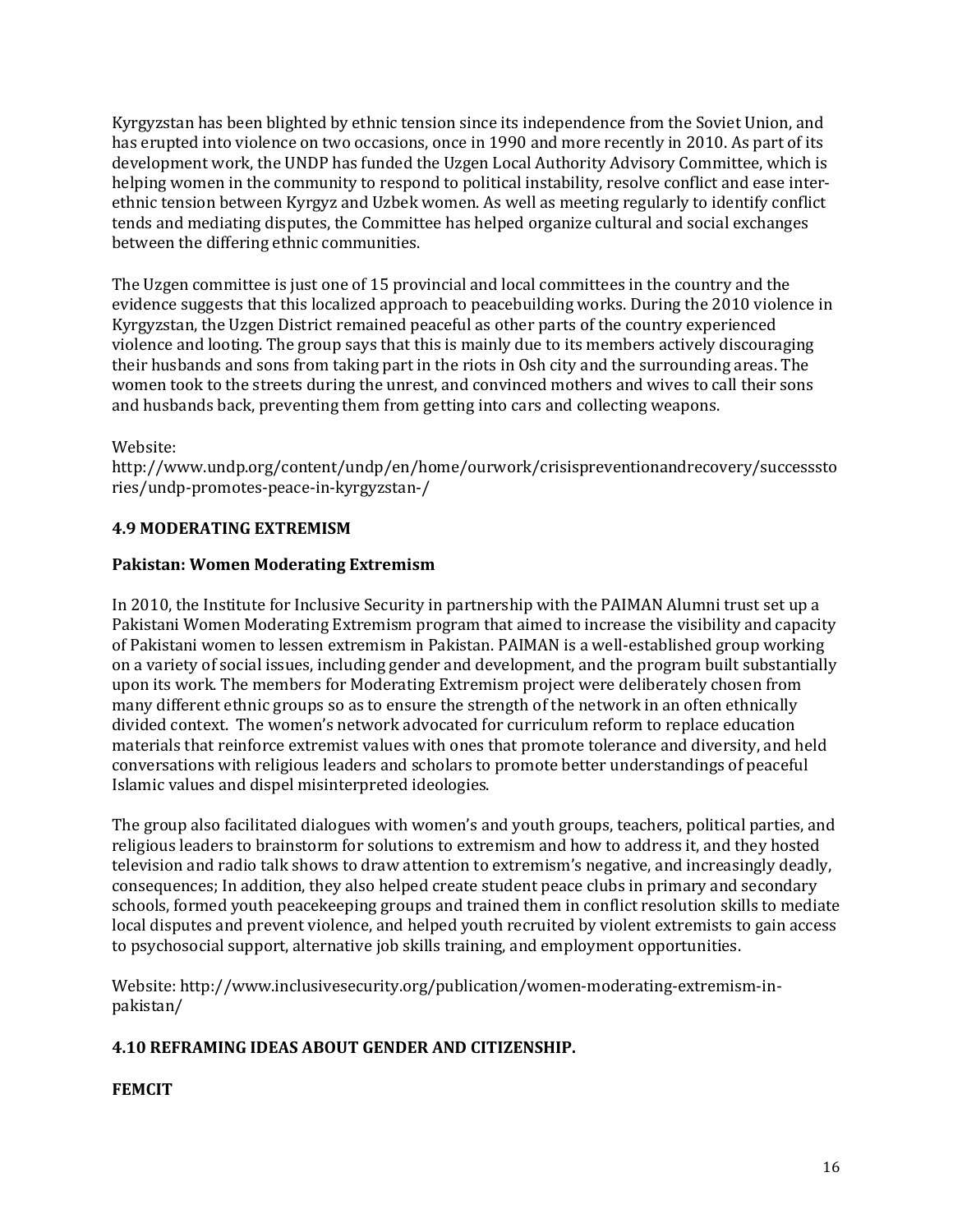Europe is now a very multicultural entity, so interpreting responses to such a diverse society can more easily focus on issues of ethnic, religious or cultural identity, without taking issues of minority women inequalities and exclusion into account. Ensuring that such minority women issues are at the core of the discussions about citizenship is a critical agenda for FEMCIT. It is an organization in Denmark that explores the relationship between the changing forms and practices of gendered citizenship in a multicultural Europe and the demands and practices of contemporary women's movements. They are studying how citizenship is gendered, and how women, as ordinary citizens and activists, have been involved in challenging inequalities and injustice across Europe. Their aim is to promote a wider understanding of gendered citizenship in a multicultural and changing Europe, and address the current state of women's citizenship in Europe, but with particular attention to differences of race/ ethnicity, class, sexuality, religion, region and nationality. It produces reports for policy makers and academics, scientific papers for journals, books, and articles aimed at the general public. Their work also includes discussing their research with journalists, policy makers and non-governmental and citizens' organizations.

Website; <http://www.femcit.org/>

## **4.11 LEGAL SERVICES FOR WOMEN.**

#### **INDIGENOUS WOMEN'S LEGAL PROGRAM**

The aim of the Indigenous Women's Legal Program in New South Wales in Australia is to provide services that best meet the needs of Aboriginal and Torres Strait Islander women and their development, empowerment, and more equitable inclusion into the majority Australian society. The program was developed in 1995, and is staffed by Aboriginal women. It offers free services such as f legal advice, assistance in finding a lawyer, training and community workshops and Community Legal Education across New South Wales. It also organizes Speak Up workshops around NSW to provide an opportunity for Aboriginal women to discuss what assistance is available for those who have experienced family violence, and about what does and does not work in preventing family violence, and where to go for help. The program also trains community workers who come into contact with Aboriginal communities in Sydney and in regional NSW about family violence, and how to provide culturally appropriate services to the various communities they work with. Their hope is that their work will empower Aboriginal and Torres Strait Islander women to assume responsibility for working more effectively on their own inequalities, as well as ensuring that they take up their responsibilities in relation to Shared Society work in Australia.

Website: http://www.womenslegalnsw.asn.au/contact-us.html.

## **4.12 GLOBAL AND REGIONAL NETWORKING**

## **a) The Network of Afro-Latin American, Afro-Caribbean and Diaspora Women**

The Network of Afro-Latin American, Afro-Caribbean and Diaspora Women (La Red de Mujeres Afrolatinoamericanas, Afrocaribeñas y de la Diàspora) is an organization set up to fight racism, sexism and poverty in Latin America. They claim to represent more than 70 million women living in Latin America, including the Caribbean, the majority of whom are living in conditions of poverty and exclusion. The aim of this grassroots organization is to advance racial equity and social inclusion by mobilizing and empowering people of African descent in Latin America through community education, training, dialogue, and by building cross-racial alliances. They advocate for women on the issue of land rights and on multiple and aggravated forms of discrimination, as well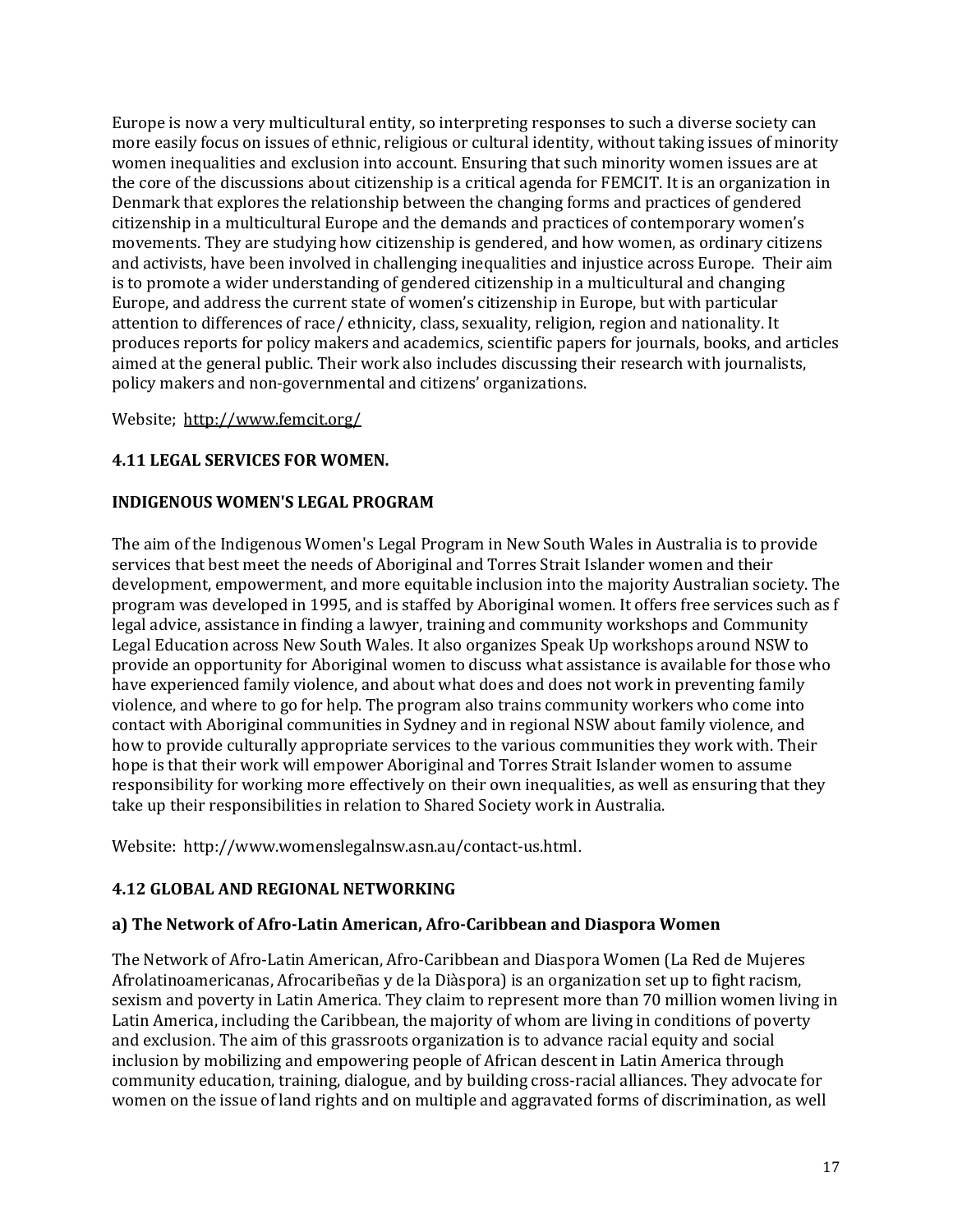as on issues of human trafficking, sexual and reproductive rights, access to sexual health services and reproductive health, and equal access to education and in the labor market. They also work on issues of immigration, which is becoming a significant factor in community tensions, particularly in Brazil, but also in other Latin American countries. In addition they encourage the integration of Afro Latino women in processes of reconstruction and reconciliation, especially in Haiti,

Website[: http://www.mujeresafro.org](http://www.mujeresafro.org/)

# **b) The Afghan Women's Network (AWN)**

The Afghan Women's Network (AWN) was founded in 1995 and now serves as a well-established network for the growing number of women's organizations and individual members operating in Afghanistan. Within Afghanistan there are at least 14 different ethnic groups in 34 provinces divided along tribal and clan lines. The Afghan Women's Network (AWN) has been involved in bringing awareness on UNSCR 1325 to both men and women in all of the eight regions of the country, and working with Afghan policymakers on key aspects of the Resolution. This includes the participation of women at the decision-making level and awareness on the legal rights for women guaranteed by the Constitution and Afghan laws. AWN both serves as a network, and undertakes its own advocacy functions such as gender-based violence, youth empowerment, and girl's education. They are also working to ensure that more women participate in political life with a guaranteed 25% female quota in parliament.

Website[: http://www.afghanwomensnetwork.org/](http://www.afghanwomensnetwork.org/)

# **c) WIPNET**

The Women in Peacebuilding Network (WIPNET) Programme was launched in November 2001 with the aim of building the capacity of women to enhance their roles in peacebuilding and post conflict reconstruction in West Africa. It is a program of WANEP, the West Africa Network for Peacebuilding. It seeks to increase the number of trained women practitioners in peacebuilding as trainers, researchers, mediators and advocates. Through community mobilization and other innovative platforms, WANEP strives to provide a forum for women at the grassroots to amplify their voices on issues of peace and human security and it works from the premise that aside from the fact that women are excluded by design or default from peace processes by male establishments, women also suffer from lack of awareness and skills in peace making and also lack the confidence, exposure and the opportunity to get involved. WIPNET is inclusive of all ethnic and religious groups within a region. It is a program of WANEP, the West Africa Network for Peacebuilding There are currently two local WIPNET networks in Nigeria and Sierra Leone/Liberia. WIPNET was instrumental in founding Women of Liberia Mass Action for Peace.

Website: http://www.gnwp.org/members/wipnet

## **d) Women of Liberia Mass Action for Peace**

**Women of Liberia Mass Action for Peace** is a peace movement started by women in Liberia, that helped to bring end to the Second Liberian Civil War in 2003, during which many women were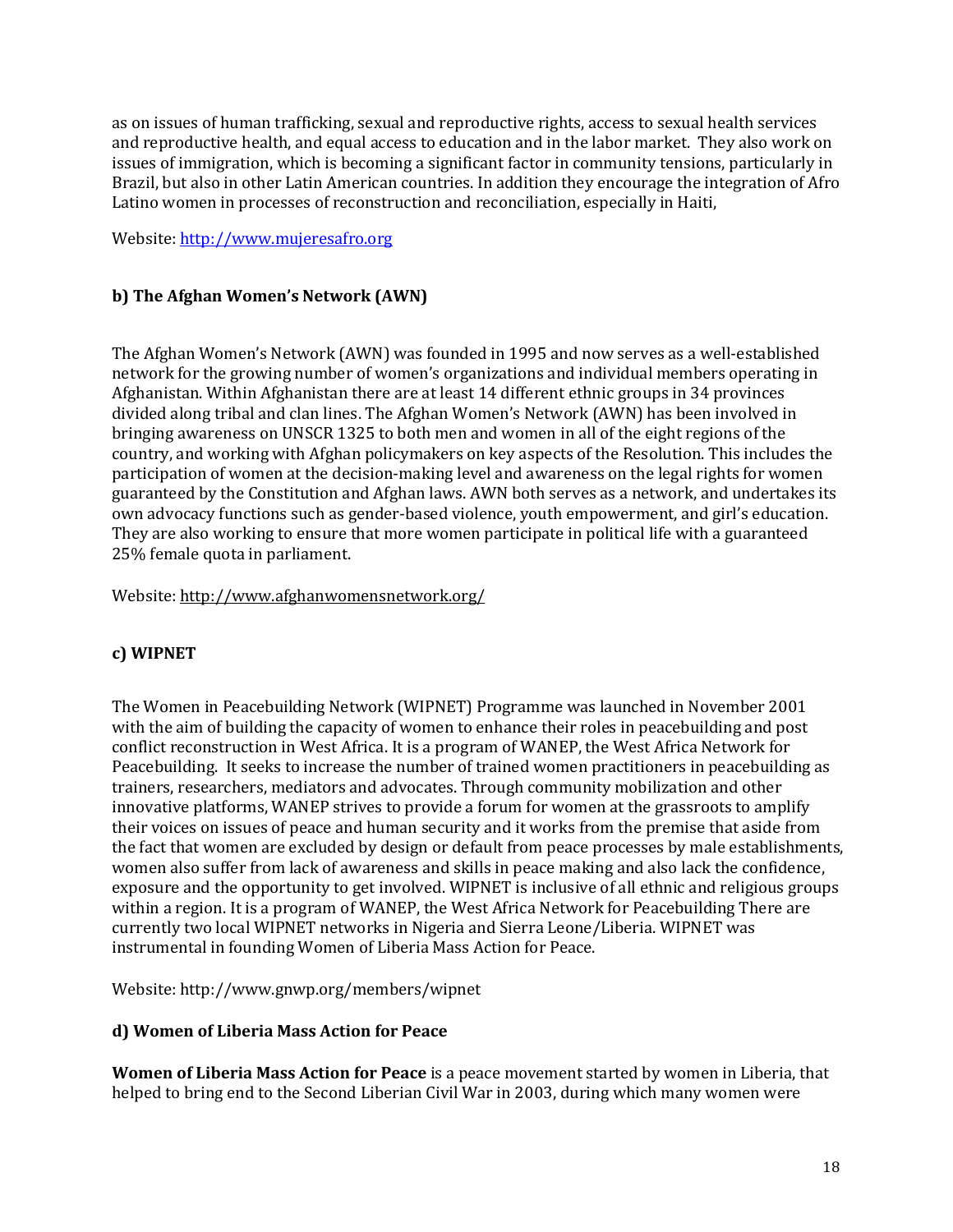abducted and gang raped. It included both Christian and Muslim women working together to demand peace. Organized by a social worker Leymah Gbowee, the movement started with local women from across religious and ethnic divides praying and singing in a fish market. Thousands of women mobilized their efforts, staged silent nonviolence protests that included a [sex strike](http://en.wikipedia.org/wiki/Sex_strike) and the threat of [a curse.](http://en.wikipedia.org/wiki/Anasyrma) They thus forced a meeting with President Charles Taylor and extracted a promise from him to attend peace talks in Ghana. . A delegation of Liberian women then went to Ghana to continue to apply pressure on the warring factions during the peace process. They staged a sit in outside of the Presidential Palace, blocking all the doors and windows and preventing anyone from leaving the peace talks without a resolution. The women of Liberia became a political force against violence and against their government and their actions helped bring about an agreement during the stalled peace talks. As a result, the women were able to achieve peace in Liberia after a 14-year civil war and later helped bring to power the country's first female head of state, Ellen Johnson Sirleaf.

Website: http://www.myhero.com/go/hero.asp?hero=womens\_peace\_movement\_liberia\_08

# **5. AGENCIES CURRENTLY FUNDING MINORITY WOMEN AND SHARED SOCIETY WORK**

## **5.1 The Caucus for Women's Leadership Kenya**

Royal Netherlands Embassy, SIDA/UNIFEM - Now part of UN Women, ,African Women Development Fund, Urgent Action Fund, Centre for Development and Population Activities - CEDPA, Global fund for women, Heinrich Boll Foundation, Canadian Embassy, USAID/ACT Kenya, HIVOS, Open Society Initiative in East Africa - OSIEA ,Government of Kenya

## **5.2. INSPIRE:**

British Council Pakistan, Higher Education Commission of Pakistan.

## **5.3 N-Peace:**

United Nations Development Program, Institute for inclusive Security.

## **5.4 Naga Mothers Association:**

Institute for Inclusive Security

## **5.5 KVINFO:**

Danish Ministry of Culture.

## **5.6 Women's Information Group Northern Ireland:**

Northern Ireland Community Relations Council.

#### **5.7 Asian Indigenous People's Pact**

European Commission (EC), Open Society Institute (OSI), Norwegian Agency for Development Cooperation (NORAD), The Swiss Confederation, represented by the Swiss Federal Department of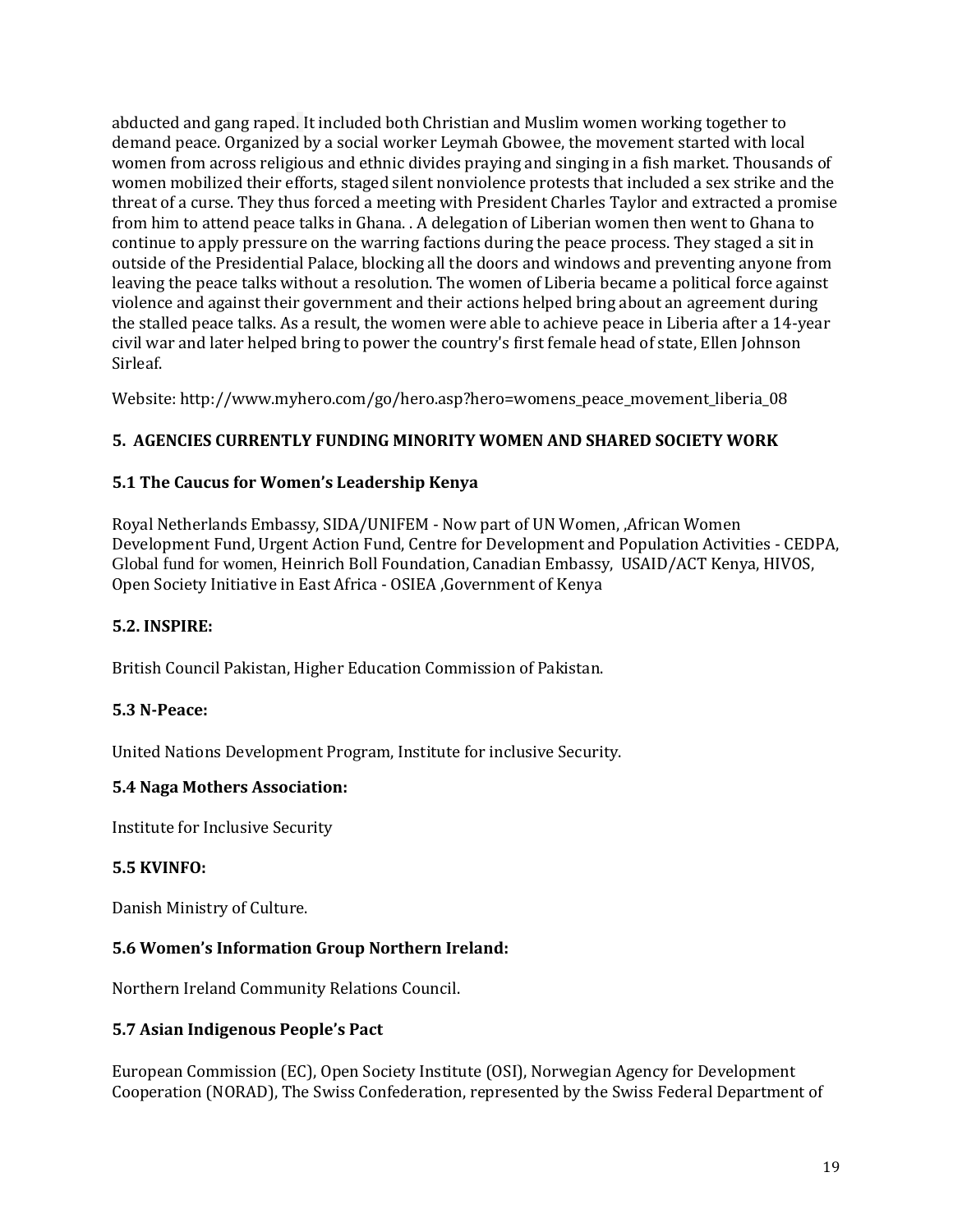Foreign Affairs, Swedish International Development Cooperation Agency (SIDA), UN Women, Global Fund for Women (GFW) United Nations Trust Fund to End Violence Against Women (UNTF to end VAW), OXFAM Australia, The German Catholic Bishops' Organization for Development Cooperation (MISEREOR), Southeast Asia Center for e-Media (SEACeM), International Labor Organization (ILO), United Nations Development Program.

## **5.8 Uzgen Local Authority Advisory Committee:**

United Nations Development Program.

## **5.9 Pakistani Women Moderating Extremism:**

The Institute for Inclusive Security with the US Institute of Peace

#### **5.10 FEMCIT:**

EU's Sixth Framework Program, Coordinated by the University of Bergen.

#### **5.11 Indigenous Women's Legal Program in New South Wales:**

Commonwealth and State governments

#### **5.12a The Network of Afro-Latin American, Afro-Caribbean and Diaspora Women:**

Inter American Foundation.

#### **512b The Afghan Women's Network:**

Global Fund for Women[, French Embassy,](http://en.wikipedia.org/wiki/French_Embassy) [Action Aid,](http://en.wikipedia.org/wiki/ActionAid) [UNHCR,](http://en.wikipedia.org/wiki/UNHCR) Roland Berger Foundation

#### **5.12c Women in Peacebuilding Network/Women of Liberia Mass Action for Peace**

Hunt Alternatives.

African Women's Development Fund.

Global Fund for Women.

#### **6. INTERNATIONAL AND REGIONAL INSTRUMENTS FOR THE PROTECTION AND PROMOTION OF ETHNIC AND RACIAL MINORITIES AND OF WOMEN.**

#### [UNITED NATIONS](http://www.un.org/)

#### [Universal Declaration of Human Rights](http://www.hrea.org/erc/Library/display.php?doc_id=445&category_id=24&category_type=3) (1948)

The Universal Declaration of Human Rights (UDHR) stipulates that everyone is entitled to the rights and freedoms set forth in the Declaration irrespective of their status, including their *racial and social origin* (article 2). Article 7 further affirms that all are equal before the law and are entitled to the protection of the law without discrimination.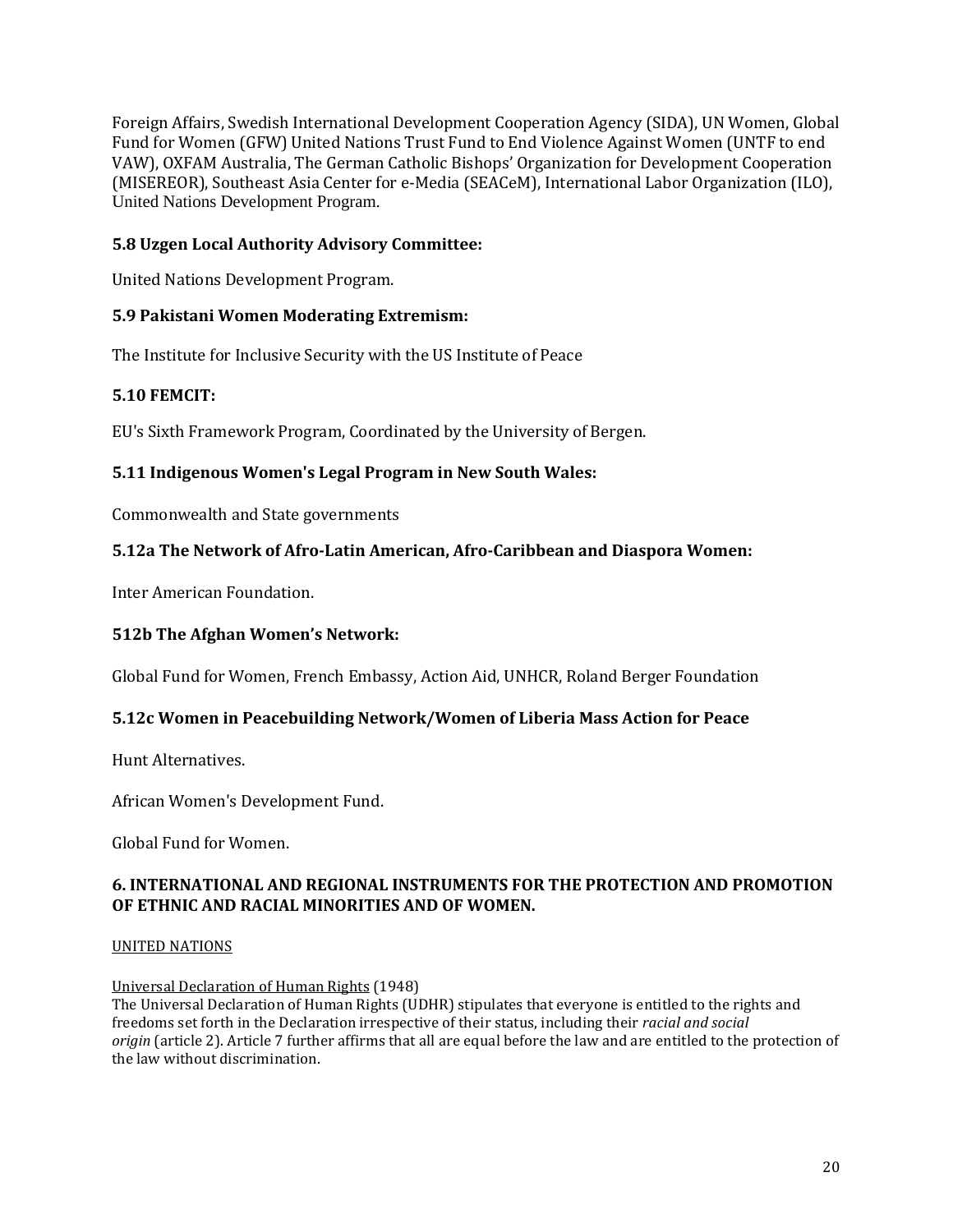#### [Convention Relating to the Status of Refugees](http://www.hrea.org/erc/Library/display.php?doc_id=467&category_id=28&category_type=3&group=Human%20rights%20treaties%20and%20other%20instruments) (1951)

The Refugee Convention gives individuals the right to seek asylum on the grounds of well-founded fear of persecution based on *race*, religion, nationality, and membership of a particular social group. Under article 3, states are required to implement these provisions "without discrimination as to *race*, religion or country of origin".

#### [United Nations Declaration on the Elimination of All Forms of Racial Discrimination\(](http://www.hrea.org/erc/Library/display.php?doc_id=596&category_id=35&category_type=3&group=Human%20rights%20treaties%20and%20other%20instruments)1963) This declaration prepared the way for the treaty on the elimination of racial discrimination in 1965. States express their intention to eliminate "racial discrimination throughout the world, in all its forms and manifestations, and of securing understanding of and respect for the dignity of the human person" and intend to adopt "national and international measures to that end, including teaching, education and information".

#### [International Covenant on Economic, Social and Cultural Rights](http://www.hrea.org/erc/Library/display.php?doc_id=451&category_id=24&category_type=3) (1966)

Article 2 emphasizes that the rights protected in this treaty shall be exercised without distinction of social status or *race*.

#### [International Covenant on Civil and Political Rights](http://www.hrea.org/erc/Library/hrdocs/un/iccpr/english.html) (1966)

This main human rights treaty on civil and political rights obliges states to guarantee the rights set forth the Covenant "without distinction of any kind, such as race, color, sex, language, religion, political or other opinion, national or social origin, property, birth or other status" (article 2). The treaty also requires governments to prohibit by law any "national, racial or religious hatred that constitutes incitement to discrimination, hostility or violence" (article 20). ICCPR also stipulates that all persons are equal before the law and are entitled without any discrimination to the equal protection of the law (article 26). Minorities shall not be denied the right, in community with the other members of their group, to enjoy their own culture, to profess and practice their own religion, or to use their own language (article 27).

#### [Rome Statute of the International Criminal Court](http://www1.umn.edu/humanrts/instree/Rome_Statute_ICC/Rome_ICC_toc.html) (1998) (article 6, 7j)

The statute of the International Criminal Court (ICC) gives the court jurisdiction over acts of genocide of specific national, ethnic, racial or religious groups under article 6.*Apartheid* is further defined as a crime against humanity in article 7(j).

UN treaties relating to specific categories of persons can also be used to protect racial and ethnic rights:

#### [Convention on the Elimination of All Forms of Discrimination Against Women](http://www.hrea.org/erc/Library/display.php?doc_id=483&category_id=31&category_type=3&group=Human%20rights%20treaties%20and%20other%20instruments) (1979)

Discrimination against women from racial and ethnic minorities may also constitute breaches of this treaty and can be taken up with the Committee on the Elimination of Discrimination Against Women. The Convention on the Elimination of All Forms of Discrimination Against Women defines the right of women to be free from discrimination and sets the core principles to protect this right. It establishes an agenda for national action to end discrimination, and provides the basis for achieving equality between men and women through ensuring women's equal access to, and equal opportunities in, political and public life as well as education, health and employment. CEDAW is the only human rights treaty that affirms the reproductive rights of women. The Convention has been ratified by 180 states, making it one of the most ratified international treaties. State parties to the Convention must submit periodic reports on women's status in their respective countries. CEDAW's Optional Protocol establishes procedures for individual complaints on alleged violations of the Convention by State parties, as well as an inquiry procedure that allows the Committee to conduct inquiries into serious and systematic abuses of women's human rights in countries. So far 71 States have ratified the Protocol

#### [Convention on the Rights of the Child](http://www.hrea.org/erc/Library/display.php?doc_id=473&category_id=29&category_type=3&group=Human%20rights%20treaties%20and%20other%20instruments) (1989)

This treaty protects the rights of children from ethnic, religious or linguistic minorities to enjoy their culture and to practice their religion and language. Violations of these rights can be taken up with the UN Committee on the Rights of the Child.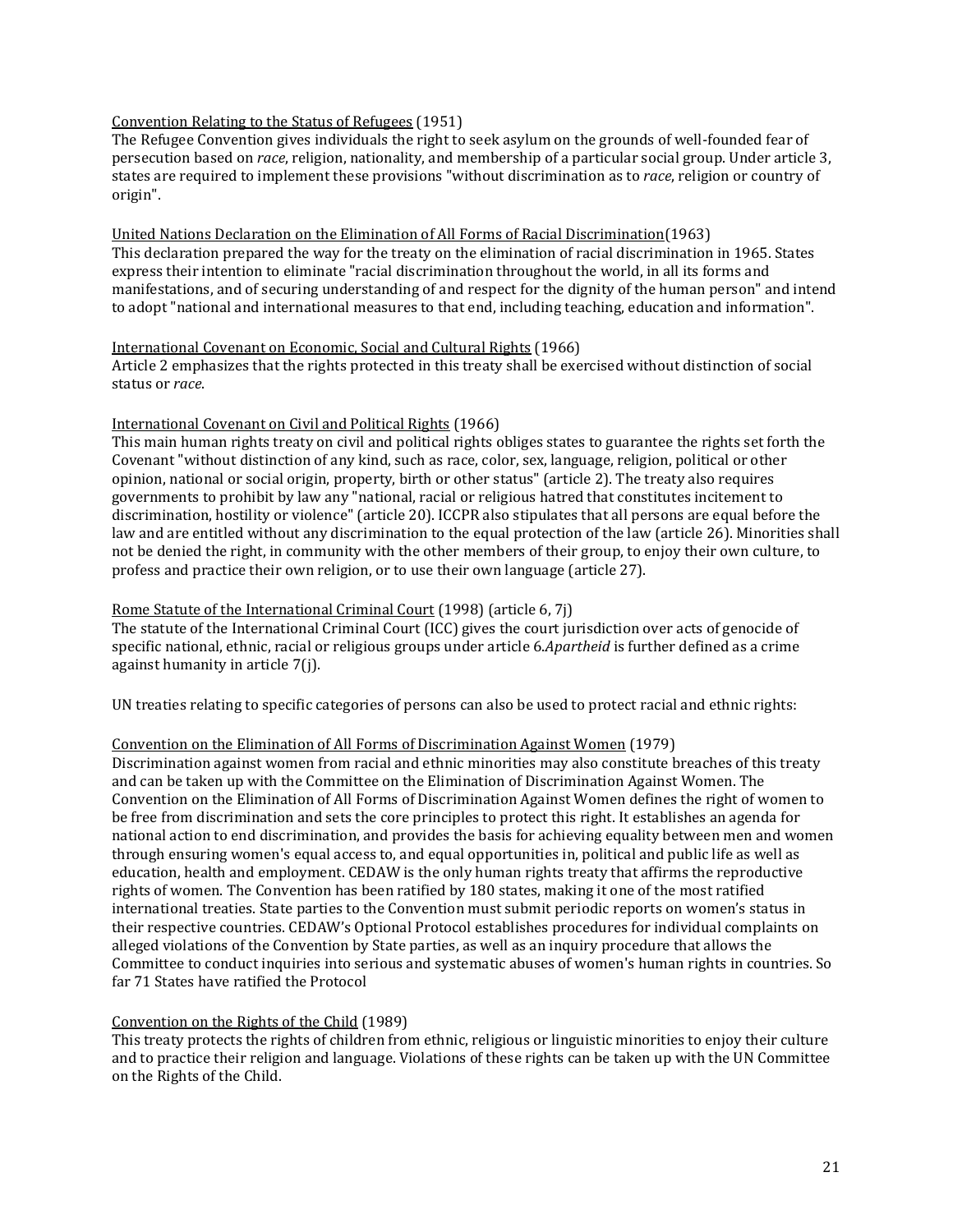## United Nations Security Council Resolution 1325 (UNSCR 1325) (2000)

The first resolution on women, peace and security, Security Council Resolution 1325 (SCR1325), was unanimously adopted by United Nations Security Council on 31 October 2000. SCR1325 marked the first time the Security Council addressed the disproportionate and unique impact of armed conflict on women; recognized the under-valued and under-utilized contributions women make to conflict prevention, peacekeeping, conflict resolution and peace-building. It also stressed the importance of women's equal and full participation as active agents in peace and security.

#### UN Forum on Indigenous Rights

The United Nations Permanent Forum on Indigenous Issues (UNPFII or PFII), set up in 2000, is the UN's central coordinating body for matters relating to the concerns and [rights](http://en.wikipedia.org/wiki/Collective_rights) of the world's [indigenous peoples.](http://en.wikipedia.org/wiki/Indigenous_peoples) The forum is an advisory body within the framework of the [United Nations](http://en.wikipedia.org/wiki/United_Nations_System)  [System](http://en.wikipedia.org/wiki/United_Nations_System) that reports to th[e UN](http://en.wikipedia.org/wiki/United_Nations)'s [Economic and Social Council](http://en.wikipedia.org/wiki/United_Nations_Economic_and_Social_Council) (ECOSOC).

#### Indigenous and Tribal Peoples Convention 169.

This is an [International Labour Organization](http://en.wikipedia.org/wiki/International_Labour_Organization) [Convention,](http://en.wikipedia.org/wiki/International_Labour_Organization#International_Labour_Conference) of 1989 by the [International Labour](http://en.wikipedia.org/wiki/International_Labour_Organization)  [Organization](http://en.wikipedia.org/wiki/International_Labour_Organization) [Convention.](http://en.wikipedia.org/wiki/International_Labour_Organization#International_Labour_Conference) It is the major binding international convention concerning [indigenous](http://en.wikipedia.org/wiki/Indigenous_peoples)  [peoples,](http://en.wikipedia.org/wiki/Indigenous_peoples) and is a forerunner of th[e Declaration on the Rights of Indigenous Peoples.](http://en.wikipedia.org/wiki/Declaration_on_the_Rights_of_Indigenous_Peoples)

#### The United Nations Declaration on the Rights of Indigenous Peoples

This declaration was adopted by the [United Nations General Assembly](http://en.wikipedia.org/wiki/United_Nations_General_Assembly) 2007. While it is not a legally binding instrument under [international law,](http://en.wikipedia.org/wiki/International_law) It sets an important standards for the treatment of the planet's 370 million indigenous people and assisting them in combating [discrimination](http://en.wikipedia.org/wiki/Discrimination) and [marginalisation.](http://en.wikipedia.org/wiki/Marginalisation)

#### Forum on Minority Issues of the Office of the High Commissioner on Human Right.

Established by the Human Rights Council resolution 6/15 (28 September 2007), the [Forum on](http://www.ohchr.org/EN/HRBodies/HRC/Minority/Pages/ForumIndex.aspx)  [Minority Issues,](http://www.ohchr.org/EN/HRBodies/HRC/Minority/Pages/ForumIndex.aspx) provides a platform for promoting dialogue and cooperation on issues pertaining to national or ethnic, religious and linguistic minorities.

There is numerous other UN treaties and declarations aimed at combating the problem of discrimination against various racial, religious, social, ethnic groups etc. Examples include, the [International Convention on the Suppression and Punishment of the Crime](http://www.hrea.org/erc/Library/display.php?doc_id=930&category_id=35&category_type=3&group=Human%20rights%20treaties%20and%20other%20instruments)  of *[Apartheid](http://www.hrea.org/erc/Library/display.php?doc_id=930&category_id=35&category_type=3&group=Human%20rights%20treaties%20and%20other%20instruments)* (1973), [International Convention against](http://www.hrea.org/erc/Library/display.php?doc_id=931&category_id=35&category_type=3&group=Human%20rights%20treaties%20and%20other%20instruments) *Apartheid* in Sports (1985). UNESCO has adopted the [Convention against Discrimination in Education](http://www.hrea.org/erc/Library/display.php?doc_id=883&category_id=35&category_type=3&group=Human%20rights%20treaties%20and%20other%20instruments) (1960), which protects the rights of minority groups to education, the [Declaration on Race and Racial Prejudice](http://www.hrea.org/erc/Library/display.php?doc_id=936&category_id=35&category_type=3&group=Human%20rights%20treaties%20and%20other%20instruments) (1978) and the [Declaration on Fundamental Principles concerning the Contribution to the Mass Media to](http://www.hrea.org/erc/Library/display.php?doc_id=935&category_id=35&category_type=3&group=Human%20rights%20treaties%20and%20other%20instruments)  [Strengthening Peace and International Understanding, to the Promotion of Human Rights and to](http://www.hrea.org/erc/Library/display.php?doc_id=935&category_id=35&category_type=3&group=Human%20rights%20treaties%20and%20other%20instruments)  [Countering Racialism, Apartheid and Incitement to War](http://www.hrea.org/erc/Library/display.php?doc_id=935&category_id=35&category_type=3&group=Human%20rights%20treaties%20and%20other%20instruments) (1978).

## [AFRICAN UNION \(FORMERLY ORGANIZATION OF AFRICAN UNITY, OAU\)](http://www.africa-union.org/)

[African Charter on Human and Peoples' Rights](http://www1.umn.edu/humanrts/instree/z1afchar.htm) (1981) (article 18) This treaty emphasizes the right of all individuals to enjoy the rights set out in the Charter irrespective of race or ethnic group.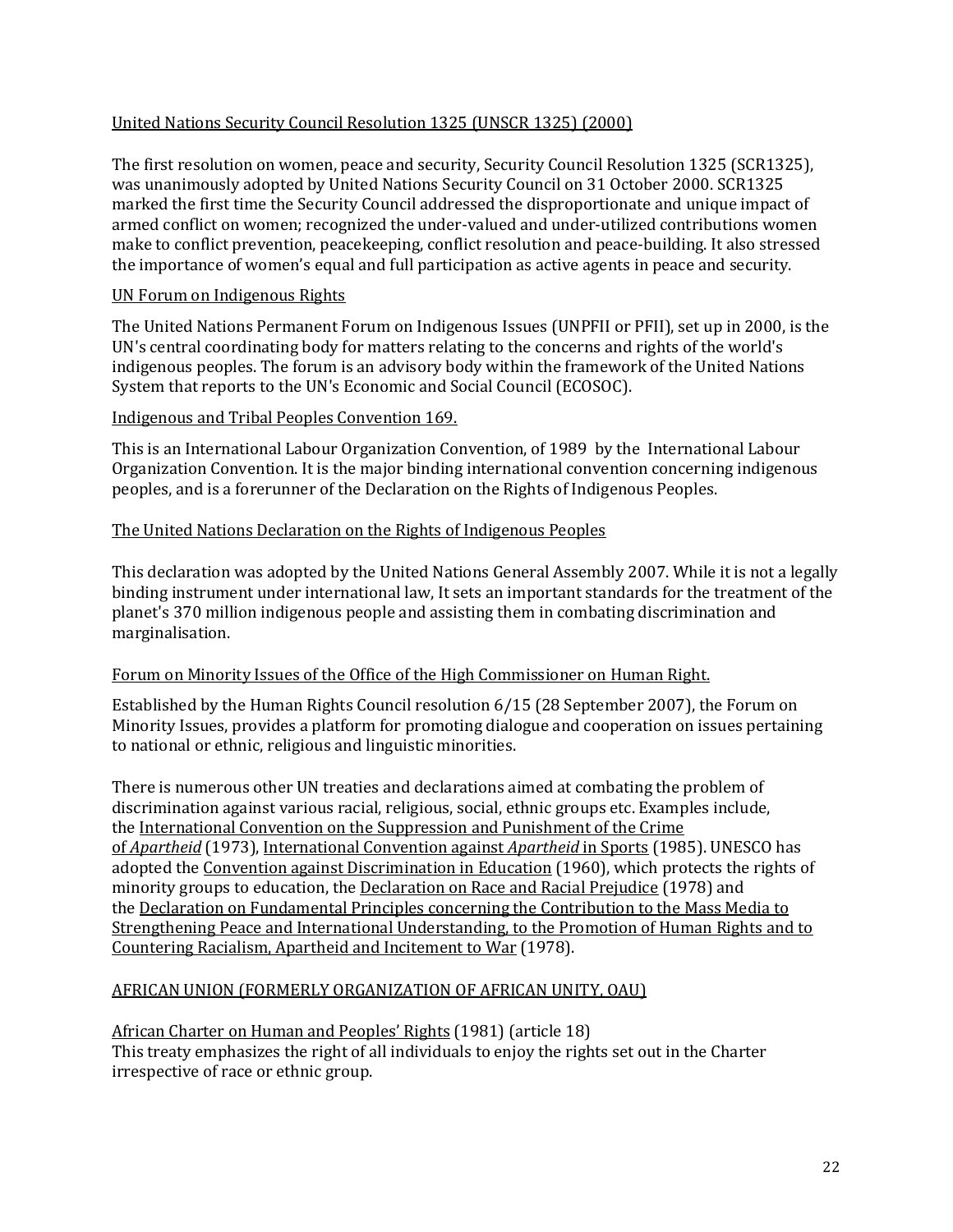[African Charter on the Rights and Welfare of the Child](http://www.hrea.org/erc/Library/display.php?doc_id=476&category_id=29&category_type=3&group=Human%20rights%20treaties%20and%20other%20instruments) (1990) (article 26) This treaty further upholds the principle of non-discrimination based on the child's or his/her parents' or legal guardians' race or ethnic group. Moreover, it recognizes the special needs of

children living under apartheid or other regimes practicing racial, ethnic, religious discrimination and subject to military destabilization (article 26).

## [COUNCIL OF EUROPE](http://www.coe.int/)

[Convention for the Protection of Human Rights and Fundamental Freedoms](http://www.hrea.org/erc/Library/hrdocs/coe/echr.html) (1949) (article 14) This treaty, commonly known as the European Convention on Human Rights (ECHR), prohibits discrimination on the grounds of race or social status in the enjoyment of the rights set out in the ECHR.

[Protocol No. 12 to the Convention for the Protection of Human Rights and Fundamental](http://www1.umn.edu/humanrts/euro/z31prot12.html)  [Freedom](http://www1.umn.edu/humanrts/euro/z31prot12.html) (2000) (article 1, 2) Article 1 reiterates this right and article 2 states that no public authority shall discriminate on the grounds of these rights.

#### [Framework Convention for the Protection of National Minorities](http://www1.umn.edu/humanrts/euro/ets157.html) (1995)

The Framework Convention for the Protection of National Minorities, the first binding international treaty to offer protection specifically for minorities, was adopted in 1995 and entered into force in February 1998. The groundwork for this treaty was laid in an earlier treaty, the [European Charter for Regional or Minority](http://www1.umn.edu/humanrts/euro/ets148.html)  [Languages,](http://www1.umn.edu/humanrts/euro/ets148.html) which was adopted in 1992.

#### [EUROPEAN UNION](http://www.europa.eu.int/index_en.htm)

[Charter of Fundamental Rights of the European Union](http://www1.umn.edu/humanrts/instree/europeanunion2.html) (2000) (article 21) This treaty prohibits discrimination on the grounds of race, color, ethnic or social origin etc.

Article 13 of the Amsterdam Treaty, the Racial Equality Directive (2000/43/EC), the Employment Equality Directive (2000/78/EC), and the EU Charter of Fundamental Rights. The Amsterdam Treaty provides powers to the European Communities to combat discrimination based on various grounds such as sex, racial or ethnic origin, religion or belief, disability, age or sexual orientation

#### AMERICAS

The Inter-American Convention for the Prevention, Punishment and Elimination of Violence against Women (Belém do Pará Convention) (1995)

The Convention of Belém do Parà is a binding treaty inspired by the United Nations Declaration on the Elimination of Violence Against Women (1993). The Convention includes provisions referring to: a number of concrete measures that States Parties agree to carry out with all appropriate means and without delay; another series of measures and programmes that States Parties agree to undertake and implement progressively; the need to take into account the plight of particularly vulnerable groups of women including migrants, refugees, and women who have been targeted by reason of their race or ethnic background; and, the reporting and redress mechanisms under the Convention.